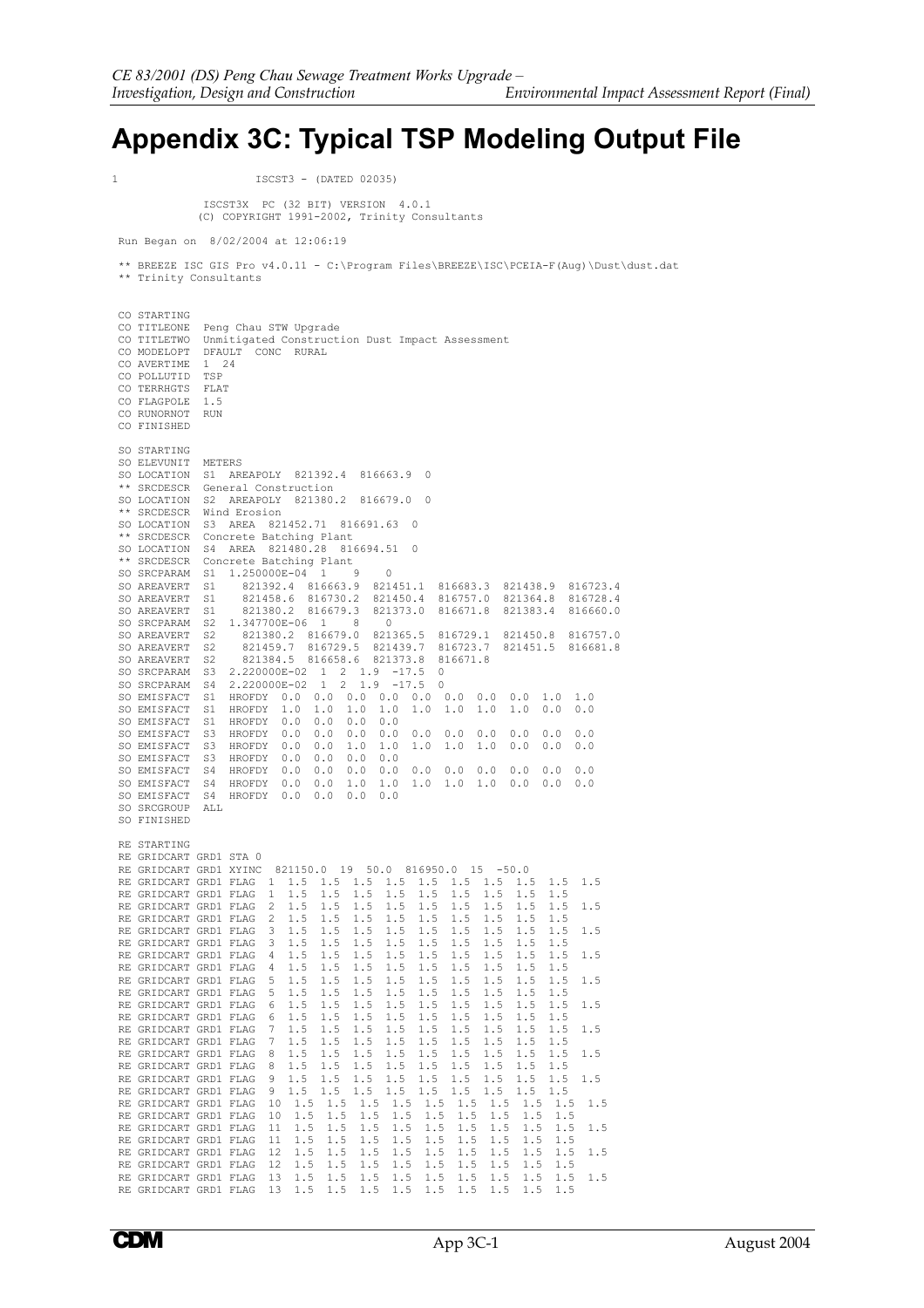RE GRIDCART GRD1 FLAG 14 1.5 1.5 1.5 1.5 1.5 1.5 1.5 1.5 1.5 1.5 RE GRIDCART GRD1 FLAG 14 1.5 1.5 1.5 1.5 1.5 1.5 1.5 1.5 1.5 RE GRIDCART GRD1 FLAG 15 1.5 1.5 1.5 1.5 1.5 1.5 1.5 1.5 1.5 1.5 RE GRIDCART GRD1 FLAG 15 1.5 1.5 1.5 1.5 1.5 1.5 1.5 1.5 1.5 RE GRIDCART GRD1 END RE DISCCART 821478.0 816737.0 1.5 \*\* RCPDESCR Peng Chau Refuse Transfer Station (ASR1) RE DISCCART 821682.0 816681.0 1.5 \*\* RCPDESCR Sea Crest Villa D (ASR2) RE DISCCART 821698.0 816678.0 1.5 \*\* RCPDESCR Sea Crest Villa C (ASR3) RE DISCCART 821710.0 816667.0 1.5 \*\* RCPDESCR Sea Crest Villa B (ASR4) RE DISCCART 821696.0 816643.0 1.5 \*\* RCPDESCR Sea Crest Villa A (ASR5) RE DISCCART 821848.0 816577.0 1.5 \*\* RCPDESCR Temporary Structure (ASR6) RE DISCCART 821828.0 816477.0 1.5 \*\* RCPDESCR Kam Peng Estate (ASR7) RE DISCCART 821799.0 816394.0 1.5 \*\* RCPDESCR Peng Lai Court (ASR8) RE FINISHED ME STARTING ME INPUTFIL "C:\PROGRAM FILES\BREEZE\ISC\PCEIA-F(JUNE)\METEO\_DATA.ASC" ME ANEMHGHT 95 METERS ME SURFDATA 00001 2001 ME UAIRDATA 00002 2001 ME STARTEND 2001 01 01 1 2001 12 31 24 ME FINISHED OU STARTING OU RECTABLE 1 FIRST OU RECTABLE 24 FIRST OU RECTABLE ALLAVE FIRST OU FINISHED \*\* PROJECTN 0 104 7 -177 0 0.9996 500000 0 \*\* DXF2 "C:\PROGRAM FILES\BREEZE\ISC\PCEIA-F(AUG)\DUST.DXF" 1 0 0 0 0 0 \*\* OUTFILE "C:\PROGRAM FILES\BREEZE\ISC\PCEIA-F(aug)\DUST\DUST.LST" \*\* RAWFILE "C:\PROGRAM FILES\BREEZE\ISC\PCEIA-F(aug)\DUST\DUST.RAW" \*\* RAWFMT 2 \*\* PERCENT \*\* HILLBOUN 0 0 0 0 \*\* POLLUTNT IDN 01 TSP X \*\* POLLUTNT NAM 01 Total Suspended Particulate \*\* POLLUTNT EMS S1 1.250000E-04 \*\* POLLUTNT EMS S2 1.347700E-06 \*\* POLLUTNT EMS S3 2.220000E-02 \*\* POLLUTNT EMS S4 2.220000E-02 \*\*\*\*\*\*\*\*\*\*\*\*\*\*\*\*\*\*\*\*\*\*\*\*\*\*\*\*\*\*\*\*\*\*\* \*\*\* SETUP Finishes Successfully \*\*\* \*\*\*\*\*\*\*\*\*\*\*\*\*\*\*\*\*\*\*\*\*\*\*\*\*\*\*\*\*\*\*\*\*\*\*  $1***$  ISCST3 - VERSION 02035 \*\*\* \*\*\* Peng Chau STW Upgrade \*\*\* 08/02/04 \*\*\* Unmitigated Construction Dust Impact Assessment 12:06:19 \*\*MODELOPTs: PAGE 1<br>CONC RURAL FLAT FLGPOL DFAULT \*\*\* MODEL SETUP OPTIONS SUMMARY \*\*\* - - - - - - - - - - - - - - - - - - - - - - - - - - - - - - - - - - - - - - - - - - - - - - - - - - - - - - - - - - - - - - - \*\*Intermediate Terrain Processing is Selected \*\*Model Is Setup For Calculation of Average CONCentration Values. -- SCAVENGING/DEPOSITION LOGIC -- \*\*Model Uses NO DRY DEPLETION. DDPLETE = F \*\*Model Uses NO WET DEPLETION. WDPLETE = F \*\*NO WET SCAVENGING Data Provided. \*\*NO GAS DRY DEPOSITION Data Provided. \*\*Model Does NOT Use GRIDDED TERRAIN Data for Depletion Calculations \*\*Model Uses RURAL Dispersion. \*\*Model Uses Regulatory DEFAULT Options: 1. Final Plume Rise. 2. Stack-tip Downwash. 3. Buoyancy-induced Dispersion. 4. Use Calms Processing Routine.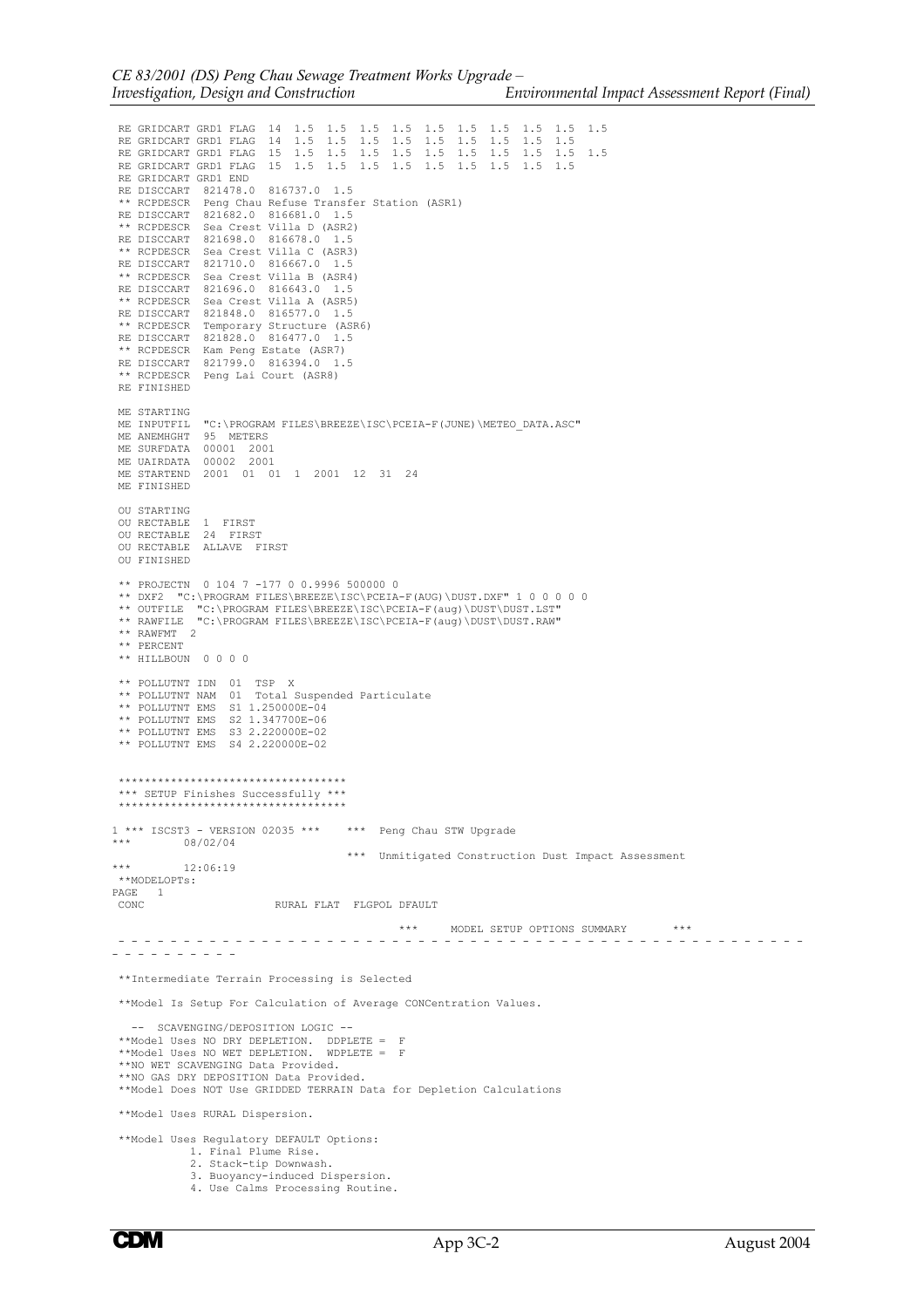5. Not Use Missing Data Processing Routine. 6. Default Wind Profile Exponents. 7. Default Vertical Potential Temperature Gradients. 8. "Upper Bound" Values for Supersquat Buildings. 9. No Exponential Decay for RURAL Mode \*\*Model Assumes Receptors on FLAT Terrain. \*\*Model Accepts FLAGPOLE Receptor Heights. \*\*Model Calculates 2 Short Term Average(s) of: 1-HR 24-HR \*\*This Run Includes: 4 Source(s); 1 Source Group(s); and 293 Receptor(s) \*\*The Model Assumes A Pollutant Type of: TSP \*\*Model Set To Continue RUNning After the Setup Testing. \*\*Output Options Selected: Model Outputs Tables of Highest Short Term Values by Receptor (RECTABLE Keyword) \*\*NOTE: The Following Flags May Appear Following CONC Values: c for Calm Hours m for Missing Hours b for Both Calm and Missing Hours \*\*Misc. Inputs: Anem. Hgt. (m) = 95.00; Decay Coef. = 0.0000; Rot. Angle = 0.0<br>Emission Units = GRAMS/SEC ; Emission Rate Unit Fact : , The committed Unit Factor = 0.10000E+07 Output Units = MICROGRAMS/M\*\*3 \*\*Approximate Storage Requirements of Model = 1.2 MB of RAM. \*\*Input Runstream File: C:\PROGRAM FILES\BREEZE\ISC\PCEIA-F(AUG)\DUST\DUST.DAT \*\*Output Print File: C:\PROGRAM FILES\BREEZE\ISC\PCEIA-F(AUG)\DUST\DUST.LST 1 \*\*\* ISCST3 - VERSION 02035 \*\*\* \*\*\* Peng Chau STW Upgrade  $*** 08/02/04$  \*\*\* Unmitigated Construction Dust Impact Assessment 12:06:19 \*\*MODELOPTs: PAGE 2<br>CONC RURAL FLAT FLGPOL DFAULT \*\*\* AREA SOURCE DATA \*\*\* NUMBER EMISSION RATE COORD (SW CORNER) BASE RELEASE X-DIM Y-DIM ORIENT. INIT. EMISSION RATE<br>SOURCE PART. (GRAMS/SEC X Y ELEV. HEIGHT OF AREA OF AREA OF AREA SZ SCALAR VARY CATS. /METER\*\*2) (METERS) (METERS) (METERS) (METERS) (METERS) (METERS) (DEG.) (METERS) BY - - - - - - - - - - - - - - - - - - - - - - - - - - - - - - - - - - - - - - - - - - - - - - - - - - - - - - - - - - - - - - - S3 0 0.22200E-01 821452.7 816691.6 0.0 1.00 2.00 1.90 -17.50<br>0.00 HROFDY 00 HROFDY S4 0 0.22200E-01 821480.2 816694.5 0.0 1.00 2.00 1.90 -17.50 0.00 HROFDY 0.00 - INCEPI<br>1 \*\*\* ISCST3 - VERSION 02035 \*\*\* \*\*\* Peng Chau STW Upgrade<br>\*\*\* - 08/02/04  $08/02/04$ \*\*\* Unmitigated Construction Dust Impact Assessment  $12.06:19$  \*\*MODELOPTs: PAGE 3<br>CONC RURAL FLAT FLGPOL DFAULT \*\*\* AREAPOLY SOURCE DATA \*\*\* NUMBER EMISSION RATE LOCATION OF AREA BASE RELEASE NUMBER INIT. EMISSION RATE<br>
PART. (GRAMS/SEC X Y ELEV. HEIGHT OF VERTS. SZ SCALAR VARY<br>
CATS. /METER\*\*2) (METERS) (METERS) (METERS) (METERS) SOURCE PART. (GRAMS/SEC X Y ELEV. HEIGHT OF VERTS. SZ SCALAR VARY ID CATS. /METER\*\*2) (METERS) (METERS) (METERS) (METERS) (METERS) BY - - - - - - - - - - - - - - - - - - - - - - - - - - - - - - - - - - - - - - - - - - - - - - - - - - - - - - - - - - - - - - - S1 0 0.12500E-03 821392.4 816663.9 0.0 1.00 9 0.00 HROFDY<br>S2 0 0.13477E-05 821380.2 816679.0 0.0 1.00 8 0.00<br>1 \*\*\* ISCST3 – VERSION 02035 \*\*\* \*\*\* Peng Chau STW Upgrade  $***$  08/02/04 \*\*\* Unmitigated Construction Dust Impact Assessment 12:06:19 \*\*MODELOPTs: PAGE 4<br>CONC RURAL FLAT FLGPOL DFAULT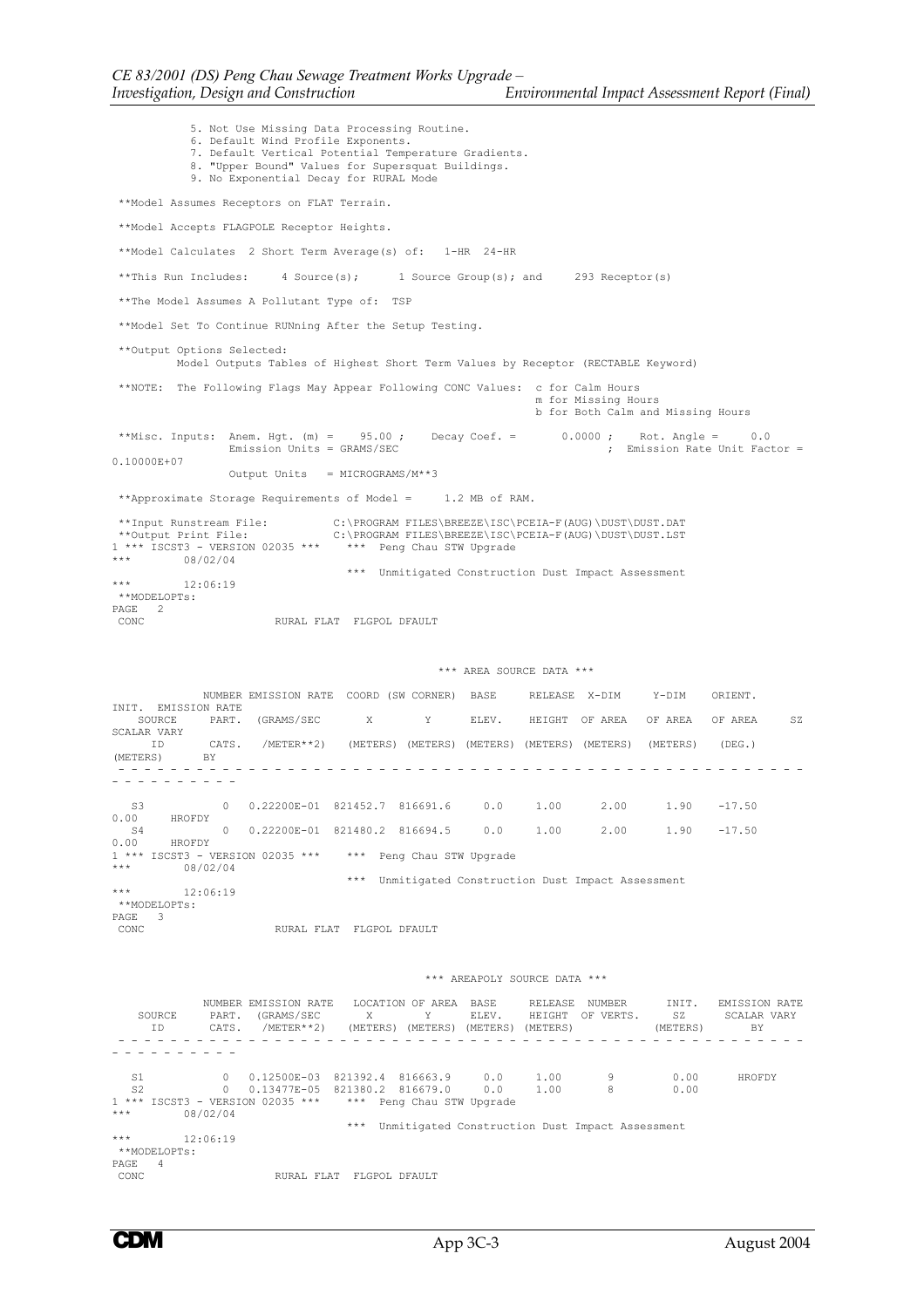\*\*\* SOURCE IDs DEFINING SOURCE GROUPS \*\*\* GROUP ID SOURCE IDS ALL S1 , S2 , S3 , S4 , 1 \*\*\* ISCST3 - VERSION 02035 \*\*\* \*\*\* Peng Chau STW Upgrade \*\*\* 08/02/04 \*\*\* Unmitigated Construction Dust Impact Assessment 12:06:19 \*\*MODELOPTs: PAGE 5<br>CONC RURAL FLAT FLGPOL DFAULT \* SOURCE EMISSION RATE SCALARS WHICH VARY FOR EACH HOUR OF THE DAY \* HOUR SCALAR HOUR SCALAR HOUR SCALAR HOUR SCALAR HOUR SCALAR HOUR SCALAR - - - - - - - - - - - - - - - - - - - - - - - - - - - - - - - - - - - - - - - - - - - - - - - - - - - - - - - - - - - - - - - - - SOURCE ID = S1 ; SOURCE TYPE = AREAPOLY : 1 .00000E+00 2 .00000E+00 3 .00000E+00 4 .00000E+00 5 .00000E+00  $6$  .00000E+00<br>7 .00000E+00 7 .00000E+00 8 .00000E+00 9 .10000E+01 10 .10000E+01 11 .10000E+01 12 .10000E+01<br>13 100 13 .10000E+01 14 .10000E+01 15 .10000E+01 16 .10000E+01 17 .10000E+01 10000E+01<br>19 .0000 19 .00000E+00 20 .00000E+00 21 .00000E+00 22 .00000E+00 23 .00000E+00 24 .00000E+00 SOURCE ID = S3 ; SOURCE TYPE = AREA : 1 .00000E+00 2 .00000E+00 3 .00000E+00 4 .00000E+00 5 .00000E+00 6  $.00000E+00$ <br>7  $.00000E+00$  7 .00000E+00 8 .00000E+00 9 .00000E+00 10 .00000E+00 11 .00000E+00 12 .00000E+00<br>
12 .10000E+01 14 .10000E+01 13 .10000E+01 14 .10000E+01 15 .10000E+01 16 .10000E+01 17 .10000E+01 .00000E+00 19 .00000E+00 20 .00000E+00 21 .00000E+00 22 .00000E+00 23 .00000E+00 24 .00000E+00 SOURCE ID = S4 ; SOURCE TYPE = AREA : 1 .00000E+00 2 .00000E+00 3 .00000E+00 4 .00000E+00 5 .00000E+00  $60000E+00$  7 .00000E+00 8 .00000E+00 9 .00000E+00 10 .00000E+00 11 .00000E+00  $13$  .10000E+01 14 .10000E+01 13 .10000E+01 14 .10000E+01 15 .10000E+01 16 .10000E+01 17 .10000E+01  $.00000E+00$ <br>19 .000  $190000E+00$  20  $0000E+00$  21  $00000E+00$  22  $0000E+00$  23  $00000E+00$ 24 .00000E+00 1 \*\*\* ISCST3 - VERSION 02035 \*\*\* \*\*\* Peng Chau STW Upgrade  $08/02/04$  \*\*\* Unmitigated Construction Dust Impact Assessment 12:06:19 \*\*MODELOPTs: PAGE 6<br>CONC RURAL FLAT FLGPOL DFAULT \*\*\* GRIDDED RECEPTOR NETWORK SUMMARY \*\*\* \*\*\* NETWORK ID: GRD1 ; NETWORK TYPE: GRIDCART \*\*\* \*\*\* X-COORDINATES OF GRID \*\*\* (METERS) 821150.0, 821200.0, 821250.0, 821300.0, 821350.0, 821400.0, 821450.0, 821500.0, 821550.0, 821600.0, 821650.0, 821700.0, 821750.0, 821800.0, 821850.0, 821900.0, 821950.0, 822000.0, 822050.0, \*\*\* Y-COORDINATES OF GRID \*\*\* (METERS) 816950.0, 816900.0, 816850.0, 816800.0, 816750.0, 816700.0, 816650.0, 816600.0, 816550.0, 816500.0, 816450.0, 816400.0, 816350.0, 816300.0, 816250.0, 1 \*\*\* ISCST3 - VERSION 02035 \*\*\* \*\*\* Peng Chau STW Upgrade \*\*\* 08/02/04 \*\*\* Unmitigated Construction Dust Impact Assessment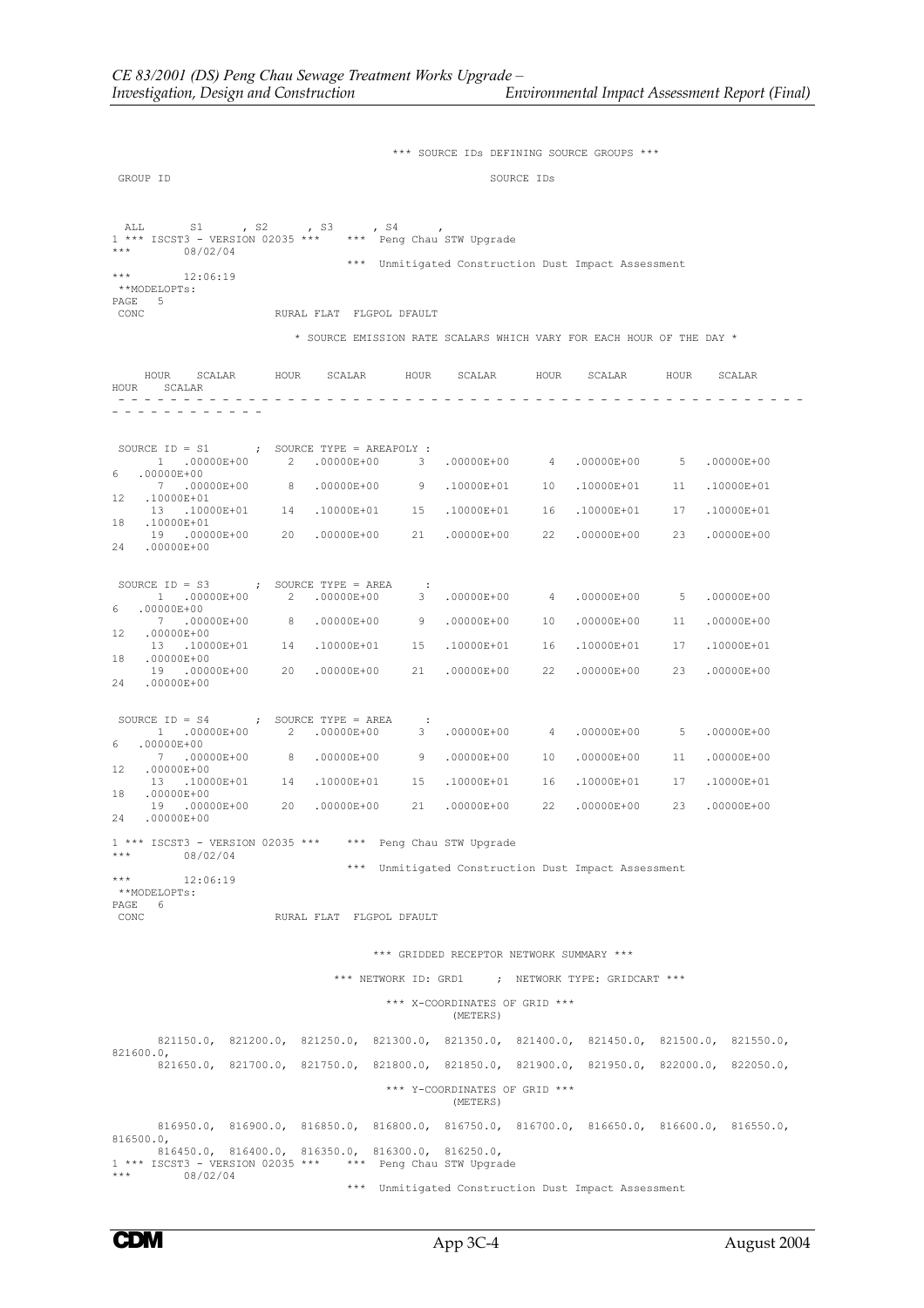*Environmental Impact Assessment Report (Final)* 

| ***   | 12:06:19     |  |                          |  |
|-------|--------------|--|--------------------------|--|
|       | **MODELOPTs: |  |                          |  |
| PAGE. |              |  |                          |  |
| CONC. |              |  | RURAL FLAT FLGPOL DFAULT |  |

|                                    |      |      |                                                             |      | *** NETWORK ID: GRD1 ; NETWORK TYPE: GRIDCART ***                                                    |               |      |      |
|------------------------------------|------|------|-------------------------------------------------------------|------|------------------------------------------------------------------------------------------------------|---------------|------|------|
|                                    |      |      |                                                             |      | * RECEPTOR FLAGPOLE HEIGHTS IN METERS *                                                              |               |      |      |
| Y-COORD  <br>821500.00 821550.00   |      |      |                                                             |      | X-COORD (METERS)<br>(METERS)   821150.00 821200.00 821250.00 821300.00 821350.00 821400.00 821450.00 |               |      |      |
| .                                  |      |      |                                                             |      |                                                                                                      |               |      |      |
| 1.50 1.50                          |      |      |                                                             |      | $816250.00$   $1.50$ $1.50$ $1.50$ $1.50$ $1.50$ $1.50$ $1.50$                                       |               |      | 1.50 |
| 816300.00  <br>1.50 1.50           |      | 1.50 | 1.50                                                        | 1.50 |                                                                                                      | 1.50 1.50     | 1.50 | 1.50 |
| 816350.00  <br>$1.50$ $1.50$       |      | 1.50 | 1.50                                                        | 1.50 | 1.50                                                                                                 | 1.50          | 1.50 | 1.50 |
| 816400.00  <br>1.50 1.50           |      | 1.50 | 1.50                                                        | 1.50 | 1.50                                                                                                 | 1.50          | 1.50 | 1.50 |
| 816450.00  <br>1.50 1.50           |      | 1.50 | 1.50                                                        | 1.50 | 1.50                                                                                                 | 1.50          | 1.50 | 1.50 |
| 816500.00  <br>1.50                | 1.50 | 1.50 | 1.50                                                        | 1.50 | 1.50                                                                                                 | 1.50          | 1.50 | 1.50 |
| 816550.00  <br>$1.50$ $1.50$       |      | 1.50 | 1.50                                                        | 1.50 |                                                                                                      | $1.50$ $1.50$ | 1.50 | 1.50 |
| 816600.00  <br>1.50 1.50           |      | 1.50 | 1.50                                                        | 1.50 | 1.50                                                                                                 | 1.50          | 1.50 | 1.50 |
| 816650.00  <br>1.50 1.50           |      | 1.50 | 1.50                                                        | 1.50 | 1.50                                                                                                 | 1.50          | 1.50 | 1.50 |
| 816700.00  <br>1.50 1.50           |      | 1.50 | 1.50                                                        | 1.50 | 1.50                                                                                                 | 1.50          | 1.50 | 1.50 |
| 816750.00  <br>1.50 1.50           |      | 1.50 | 1.50                                                        | 1.50 | 1.50                                                                                                 | 1.50          | 1.50 | 1.50 |
| 816800.00  <br>1.50                | 1.50 | 1.50 | 1.50                                                        | 1.50 |                                                                                                      | $1.50$ $1.50$ | 1.50 | 1.50 |
| 816850.00  <br>1.50 1.50           |      | 1.50 | 1.50                                                        | 1.50 |                                                                                                      | $1.50$ $1.50$ | 1.50 | 1.50 |
| 816900.00  <br>1.50 1.50           |      | 1.50 | 1.50                                                        | 1.50 |                                                                                                      | 1.50 1.50     | 1.50 | 1.50 |
| 816950.00   1.50 1.50<br>1.50 1.50 |      |      |                                                             |      | $1.50$ $1.50$ $1.50$ $1.50$ $1.50$                                                                   |               |      | 1.50 |
|                                    |      |      | $1***$ ISCST3 - VERSION 02035 *** *** Peng Chau STW Upgrade |      |                                                                                                      |               |      |      |

\*\*\*  $08/02/04$ 

\*\*\* Unmitigated Construction Dust Impact Assessment<br>12:06:19

\*\*\* 12:06:19 \*\*MODELOPTs: PAGE 8<br>CONC

RURAL FLAT FLGPOL DFAULT

\*\*\* NETWORK ID: GRD1 ; NETWORK TYPE: GRIDCART \*\*\*

\* RECEPTOR FLAGPOLE HEIGHTS IN METERS \*

| Y-COORD I<br>821950.00 822000.00   |      |      |      | X-COORD (METERS)<br>(METERS)   821600.00 821650.00 821700.00 821750.00 821800.00 821850.00 821900.00 |      |      |      |
|------------------------------------|------|------|------|------------------------------------------------------------------------------------------------------|------|------|------|
| <u>a a a a a a a a a a a a a a</u> |      |      |      |                                                                                                      |      |      |      |
| 816250.00  <br>1.50 1.50           | 1.50 | 1.50 | 1.50 | 1.50                                                                                                 | 1.50 | 1.50 | 1.50 |
| 816300.00  <br>$1.50$ $1.50$       | 1.50 | 1.50 | 1.50 | 1.50                                                                                                 | 1.50 | 1.50 | 1.50 |
| 816350.00  <br>1.50 1.50           | 1.50 | 1.50 | 1.50 | 1.50                                                                                                 | 1.50 | 1.50 | 1.50 |
| 816400.00  <br>1.50 1.50           | 1.50 | 1.50 | 1.50 | 1.50                                                                                                 | 1.50 | 1.50 | 1.50 |
| 816450.00  <br>1.50 1.50           | 1.50 | 1.50 | 1.50 | 1.50                                                                                                 | 1.50 | 1.50 | 1.50 |
| 816500.00  <br>1.50 1.50           | 1.50 | 1.50 | 1.50 | 1.50                                                                                                 | 1.50 | 1.50 | 1.50 |
| 816550.00  <br>1.50 1.50           | 1.50 | 1.50 | 1.50 | 1.50                                                                                                 | 1.50 | 1.50 | 1.50 |
| 816600.00  <br>1.50 1.50           | 1.50 | 1.50 | 1.50 | 1.50                                                                                                 | 1.50 | 1.50 | 1.50 |
| 816650.00  <br>1.50 1.50           | 1.50 | 1.50 | 1.50 | 1.50                                                                                                 | 1.50 | 1.50 | 1.50 |
| 816700.00  <br>1.50 1.50           | 1.50 | 1.50 | 1.50 | 1.50                                                                                                 | 1.50 | 1.50 | 1.50 |
| 816750.00  <br>1.50 1.50           | 1.50 | 1.50 | 1.50 | 1.50                                                                                                 | 1.50 | 1.50 | 1.50 |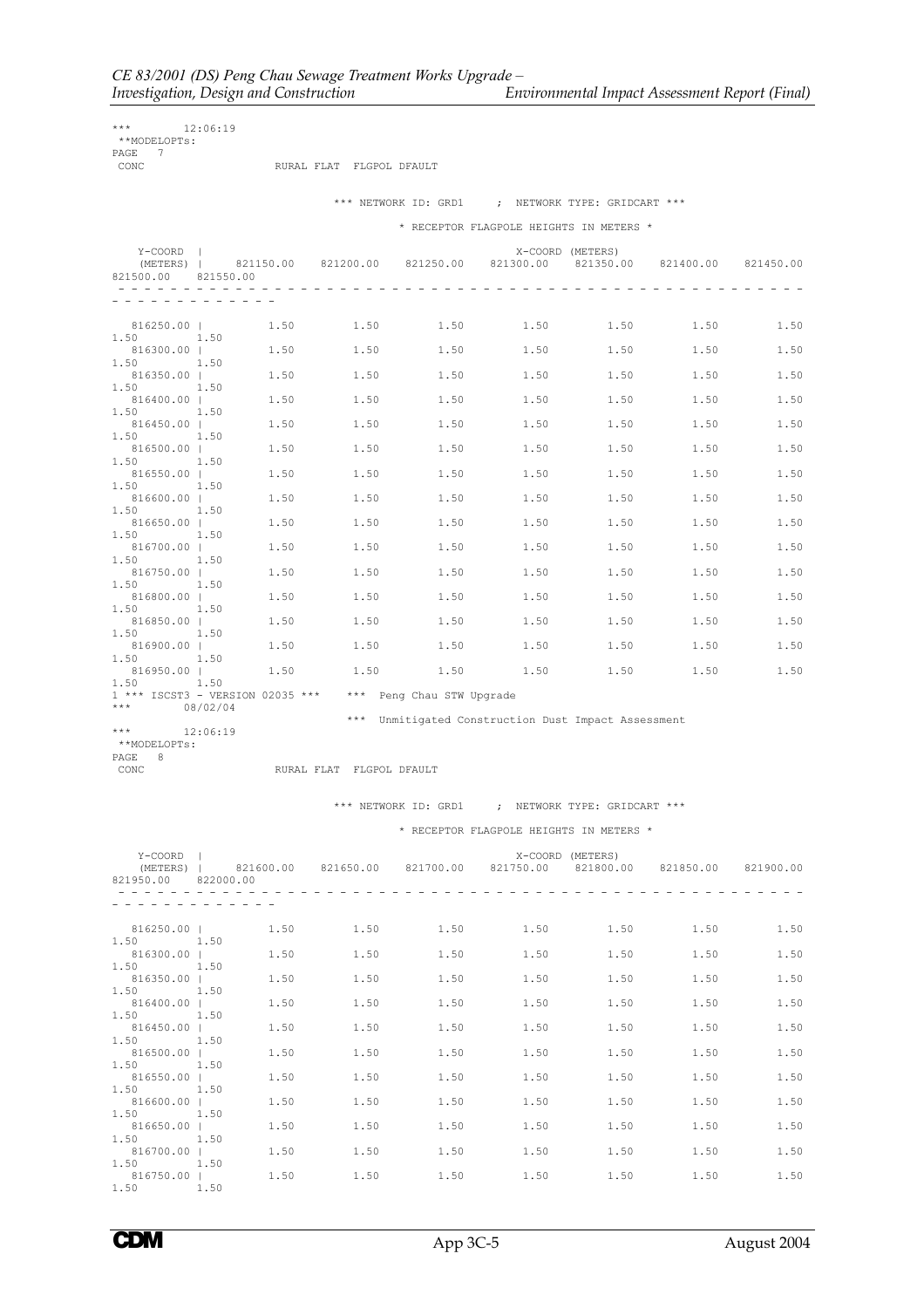|                                   | Investigation, Design and Construction                             |                            |                       |                                                                                      | Environmental Impact Assessment Report (Final) |                     |                      |
|-----------------------------------|--------------------------------------------------------------------|----------------------------|-----------------------|--------------------------------------------------------------------------------------|------------------------------------------------|---------------------|----------------------|
| 816800.00                         | 1.50                                                               | 1.50                       | 1.50                  | 1.50                                                                                 | 1.50                                           | 1.50                | 1.50                 |
| 1.50<br>1.50<br>816850.00         | 1.50                                                               | 1.50                       | 1.50                  | 1.50                                                                                 | 1.50                                           | 1.50                | 1.50                 |
| 1.50<br>816900.00                 | 1.50<br>1.50 1.50                                                  |                            | 1.50                  | 1.50                                                                                 | 1.50                                           | 1.50                | 1.50                 |
| 1.50<br>816950.00                 | 1.50<br>1.50 1.50                                                  |                            | 1.50                  | 1.50                                                                                 | 1.50                                           | 1.50                | 1.50                 |
| 1.50<br>1.50                      | 1 *** ISCST3 - VERSION 02035 *** *** Peng Chau STW Upgrade         |                            |                       |                                                                                      |                                                |                     |                      |
| $***$                             | 08/02/04                                                           |                            |                       |                                                                                      |                                                |                     |                      |
| ***<br>**MODELOPTs:               | 12:06:19                                                           |                            |                       | *** Unmitigated Construction Dust Impact Assessment                                  |                                                |                     |                      |
| PAGE<br>9<br>CONC                 |                                                                    | RURAL FLAT FLGPOL DFAULT   |                       |                                                                                      |                                                |                     |                      |
|                                   |                                                                    |                            |                       | *** NETWORK ID: GRD1 ; NETWORK TYPE: GRIDCART ***                                    |                                                |                     |                      |
|                                   |                                                                    |                            |                       | * RECEPTOR FLAGPOLE HEIGHTS IN METERS *                                              |                                                |                     |                      |
| $Y$ – $COORD$  <br>(METERS)       | 822050.00                                                          |                            |                       | X-COORD (METERS)                                                                     |                                                |                     |                      |
|                                   |                                                                    |                            |                       |                                                                                      |                                                |                     |                      |
| 816250.00                         | 1.50                                                               |                            |                       |                                                                                      |                                                |                     |                      |
| 816300.00  <br>816350.00          | 1.50<br>1.50                                                       |                            |                       |                                                                                      |                                                |                     |                      |
| 816400.00  <br>816450.00          | 1.50<br>1.50                                                       |                            |                       |                                                                                      |                                                |                     |                      |
| 816500.00  <br>$816550.00$        | 1.50<br>1.50                                                       |                            |                       |                                                                                      |                                                |                     |                      |
| $816600.00$                       | 1.50                                                               |                            |                       |                                                                                      |                                                |                     |                      |
| 816650.00  <br>816700.00          | 1.50<br>1.50                                                       |                            |                       |                                                                                      |                                                |                     |                      |
| 816750.00  <br>816800.00          | 1.50<br>1.50                                                       |                            |                       |                                                                                      |                                                |                     |                      |
| 816850.00  <br>816900.00          | 1.50<br>1.50                                                       |                            |                       |                                                                                      |                                                |                     |                      |
| $816950.00$                       | 1.50<br>1 *** ISCST3 - VERSION 02035 *** *** Peng Chau STW Upgrade |                            |                       |                                                                                      |                                                |                     |                      |
| $\star \star \star$               | 08/02/04                                                           |                            |                       |                                                                                      |                                                |                     |                      |
| ***                               | 12:06:19                                                           |                            |                       | *** Unmitigated Construction Dust Impact Assessment                                  |                                                |                     |                      |
| **MODELOPTs:<br>PAGE 10           |                                                                    |                            |                       |                                                                                      |                                                |                     |                      |
| CONC                              |                                                                    | RURAL FLAT FLGPOL DFAULT   |                       |                                                                                      |                                                |                     |                      |
|                                   |                                                                    |                            |                       | *** DISCRETE CARTESIAN RECEPTORS ***<br>(X-COORD, Y-COORD, ZELEV, ZFLAG)<br>(METERS) |                                                |                     |                      |
|                                   | (821478.0, 816737.0,                                               | 0.0,                       | $1.5)$ ;              | (821682.0, 816681.0,                                                                 |                                                | 0.0,                | $1.5$ ;              |
|                                   | (821698.0, 816678.0,                                               | 0.0,                       | $1.5$ ;               | (821710.0, 816667.0,                                                                 |                                                | 0.0,                | $1.5)$ ;             |
|                                   | (821696.0, 816643.0,<br>(821828.0, 816477.0,                       | 0.0,<br>0.0,               | $1.5$ ;<br>$1.5$ ;    | (821848.0, 816577.0,<br>(821799.0)                                                   | 816394.0,                                      | 0.0,<br>0.0,        | $1.5)$ ;<br>$1.5)$ ; |
| $\star\star\star$                 | 1 *** ISCST3 - VERSION 02035 ***<br>08/02/04                       | $\star\star\star$<br>$***$ | Peng Chau STW Upgrade | Unmitigated Construction Dust Impact Assessment                                      |                                                |                     |                      |
| $\star\star\star$<br>**MODELOPTs: | 12:06:19                                                           |                            |                       |                                                                                      |                                                |                     |                      |
| PAGE 11<br>CONC                   |                                                                    | RURAL FLAT FLGPOL DFAULT   |                       |                                                                                      |                                                |                     |                      |
|                                   |                                                                    |                            |                       | *** METEOROLOGICAL DAYS SELECTED FOR PROCESSING ***                                  |                                                |                     |                      |
|                                   |                                                                    |                            |                       | $(1 = YES; 0 = NO)$                                                                  |                                                |                     |                      |
| 1 1 1 1 1 1                       | 1 1 1 1 1 1 1 1 1 1                                                | 1 1 1 1 1 1 1 1 1 1        |                       | 1 1 1 1 1 1 1 1 1 1                                                                  |                                                | 1 1 1 1 1 1 1 1 1 1 | 1 1 1 1              |
| 1 1 1 1 1 1                       | 1 1 1 1 1 1 1 1 1 1                                                | 1 1 1 1 1 1 1 1 1 1        |                       | 1 1 1 1 1 1 1 1 1 1                                                                  |                                                | 1 1 1 1 1 1 1 1 1 1 | 1 1 1 1              |
| 1 1 1 1 1 1                       | 1 1 1 1 1 1 1 1 1 1                                                | 1 1 1 1 1 1 1 1 1 1        |                       | 1 1 1 1 1 1 1 1 1 1                                                                  |                                                | 1 1 1 1 1 1 1 1 1 1 | 1 1 1 1              |
|                                   | 1 1 1 1 1 1 1 1 1 1                                                | 1 1 1 1 1 1 1 1 1 1        |                       | 1 1 1 1 1 1 1 1 1 1                                                                  |                                                | 1 1 1 1 1 1 1 1 1 1 | 1 1 1 1              |
| 1 1 1 1 1 1                       | 1 1 1 1 1 1 1 1 1 1                                                | 1 1 1 1 1 1 1 1 1 1        |                       | 1 1 1 1 1 1 1 1 1 1                                                                  |                                                | 1 1 1 1 1 1 1 1 1 1 | 1 1 1 1              |
| 1 1 1 1 1 1                       | 1 1 1 1 1 1 1 1 1 1                                                | 1 1 1 1 1 1 1 1 1 1        |                       | 1 1 1 1 1 1 1 1 1 1                                                                  |                                                | 1 1 1 1 1 1 1 1 1 1 | 1 1 1 1              |
| 1 1 1 1 1 1                       | 1 1 1 1 1 1 1 1 1 1                                                | 1 1 1 1 1 1 1 1 1 1        |                       | 1 1 1 1 1 1 1 1 1 1                                                                  |                                                | 1 1 1 1 1 1 1 1 1 1 | 1 1 1 1              |
| 1 1 1 1 1 1                       | 1 1 1 1 1 1 1 1 1 1                                                | 1 1 1 1 1 1                |                       |                                                                                      |                                                |                     |                      |

*CE 83/2001 (DS) Peng Chau Sewage Treatment Works Upgrade –*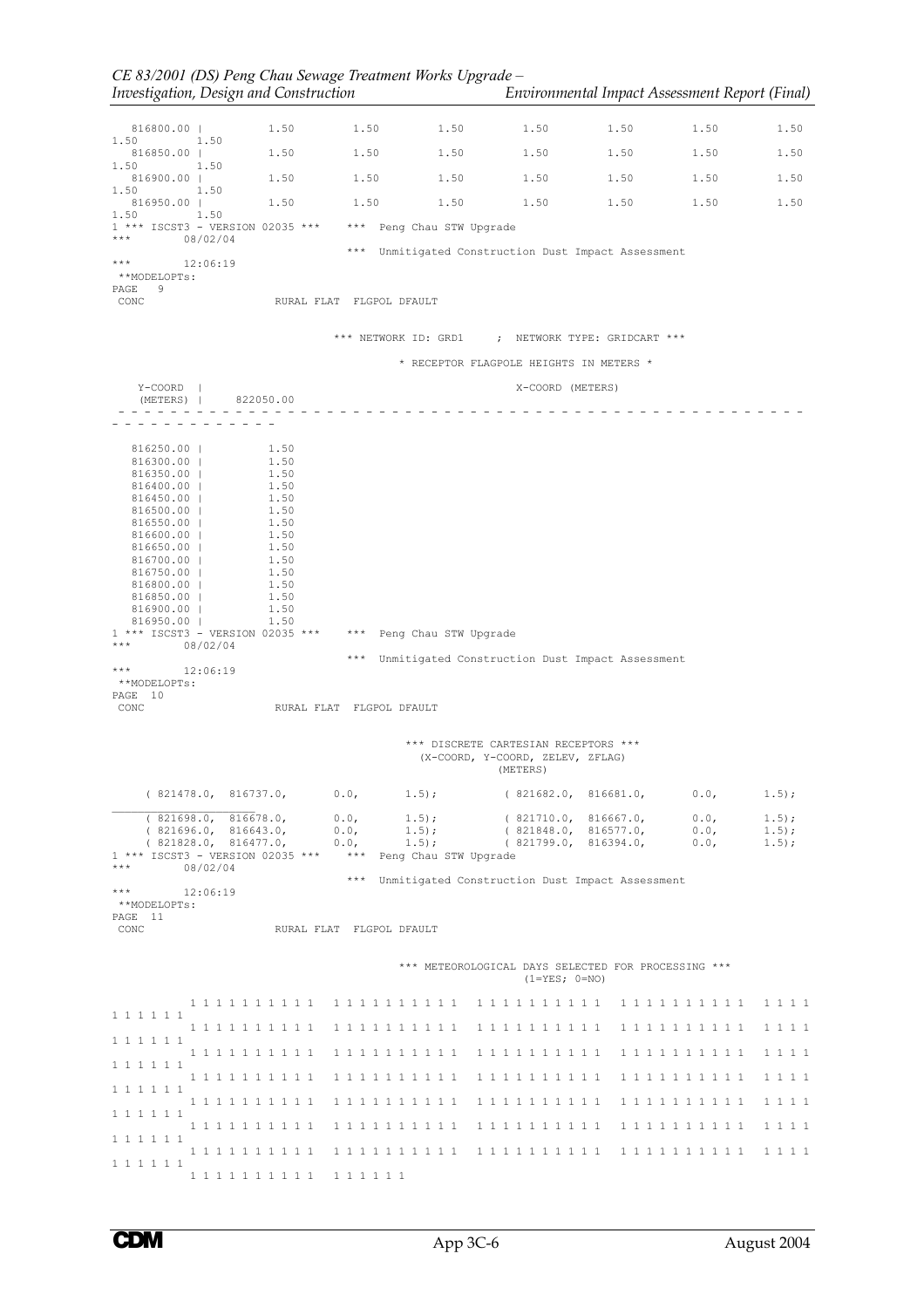## METEOROLOGICAL DATA PROCESSED BETWEEN START DATE: 2001 1 1 1 AND END DATE: 2001 12 31 24

NOTE: METEOROLOGICAL DATA ACTUALLY PROCESSED WILL ALSO DEPEND ON WHAT IS INCLUDED IN THE

DATA FILE.

 \*\*\* UPPER BOUND OF FIRST THROUGH FIFTH WIND SPEED CATEGORIES \*\*\* (METERS/SEC)

1.54, 3.09, 5.14, 8.23, 10.80,

\*\*\* WIND PROFILE EXPONENTS \*\*\*

|                     | STABILITY |                |                | WIND SPEED CATEGORY |                |                |
|---------------------|-----------|----------------|----------------|---------------------|----------------|----------------|
|                     | CATEGORY  |                | 2              |                     | 4              | 5              |
| 6<br>$.70000E - 01$ | A         | $.70000E - 01$ | $.70000E - 01$ | $.70000E - 01$      | $.70000E - 01$ | $.70000E - 01$ |
| $.70000E - 01$      | B         | .70000E-01     | $.70000E - 01$ | $.70000E - 01$      | $.70000E - 01$ | $.70000E - 01$ |
| .10000E+00          | C         | $.10000E + 00$ | $.10000E + 00$ | $.10000E + 00$      | $.10000E + 00$ | $.10000E + 00$ |
| $.15000E + 00$      | D         | $.15000E + 00$ | $.15000E + 00$ | $.15000E + 00$      | $.15000E + 00$ | $.15000E + 00$ |
| $.35000E + 00$      | E         | $.35000E + 00$ | $.35000E + 00$ | $.35000E + 00$      | $.35000E + 00$ | .35000E+00     |
| .55000E+00          | F         | .55000E+00     | $.55000E + 00$ | $.55000E + 00$      | $.55000E + 00$ | .55000E+00     |

## \*\*\* VERTICAL POTENTIAL TEMPERATURE GRADIENTS \*\*\* (DEGREES KELVIN PER METER)

|                     | STABILITY                    |                |                       | WIND SPEED CATEGORY |                |                |
|---------------------|------------------------------|----------------|-----------------------|---------------------|----------------|----------------|
|                     | CATEGORY                     | 1              | 2                     |                     | 4              | 5              |
| 6<br>$.00000E + 00$ | Α                            | $.00000E + 00$ | $.00000E + 00$        | $.00000E + 00$      | $.00000E + 00$ | $.00000E + 00$ |
| $.00000E + 00$      | B                            | $.00000E + 00$ | $.00000E + 00$        | $.00000E + 00$      | $.00000E + 00$ | $.00000E + 00$ |
| $.00000E + 00$      | C                            | .00000E+00     | $.00000E + 00$        | $.00000E + 00$      | $.00000E + 00$ | $.00000E + 00$ |
| $.00000E + 00$      | D                            | .00000E+00     | $.00000E + 00$        | $.00000E + 00$      | $.00000E + 00$ | $.00000E + 00$ |
| .20000E-01          | E                            | $.20000E - 01$ | $.20000E - 01$        | $.20000E - 01$      | $.20000E - 01$ | $.20000E - 01$ |
| .35000E-01          | F                            | $.35000E - 01$ | $.35000E - 01$        | $.35000E - 01$      | $.35000E - 01$ | $.35000E - 01$ |
| *** ISCST3          | VERSION 02035 $***$<br>$ \,$ | ***            | Peng Chau STW Upgrade |                     |                |                |

1 \*\*\* ISCST3 - VERSION 02035 \*\*\* \*\*\* Peng Chau STW Upgrade \*\*\* 08/02/04

\*\*\* Unmitigated Construction Dust Impact Assessment<br>\*\*\* 12:06:19

\*\*\* 12:06:19 \*\*MODELOPTs:

PAGE 12<br>CONC RURAL FLAT FLGPOL DFAULT

\*\*\* THE FIRST 24 HOURS OF METEOROLOGICAL DATA \*\*\*

FILE: C:\PROGRAM FILES\BREEZE\ISC\PCEIA-F(JUNE)\METEO\_DATA.ASC<br>FORMAT: (4I2,2F9.4,F6.1,I2,2F7.1,f9.4,f10.1,f8.4,i4,f7.2) SURFACE STATION NO.: 1 UPPER AIR STATION NO.: 1 NAME: UNKNOWN NAME: UNKNOWN<br>YEAR: 2001 YEAR: 2001 YEAR: 2001 FLOW SPEED TEMP STAB MIXING HEIGHT (M) USTAR M-O LENGTH Z-0 IPCODE PRATE YR MN DY HR VECTOR (M/S) (K) CLASS RURAL URBAN (M/S) (M) (M) (mm/HR) - - - - - - - - - - - - - - - - - - - - - - - - - - - - - - - - - - - - - - - - - - - - - - - - - - - - - - - - - - - - - - - - - -  $\begin{array}{cccccccccccc} 01& 01& 01& 01& 200\,, 0& 3, 80& 286\,, 1& 5& 552\,, 0& 552\,, 0& 0.0000& 0& 0.00000& 0& 0.0000\\ 01& 01& 01& 02& 210\,, 0& 3, 10& 286\,, 5& 552\,, 0& 552\,, 0& 0.0000& 0& 0.00000& 0& 0.0000\\ 01& 01& 01& 04& 220\,, 0& 4\$ 

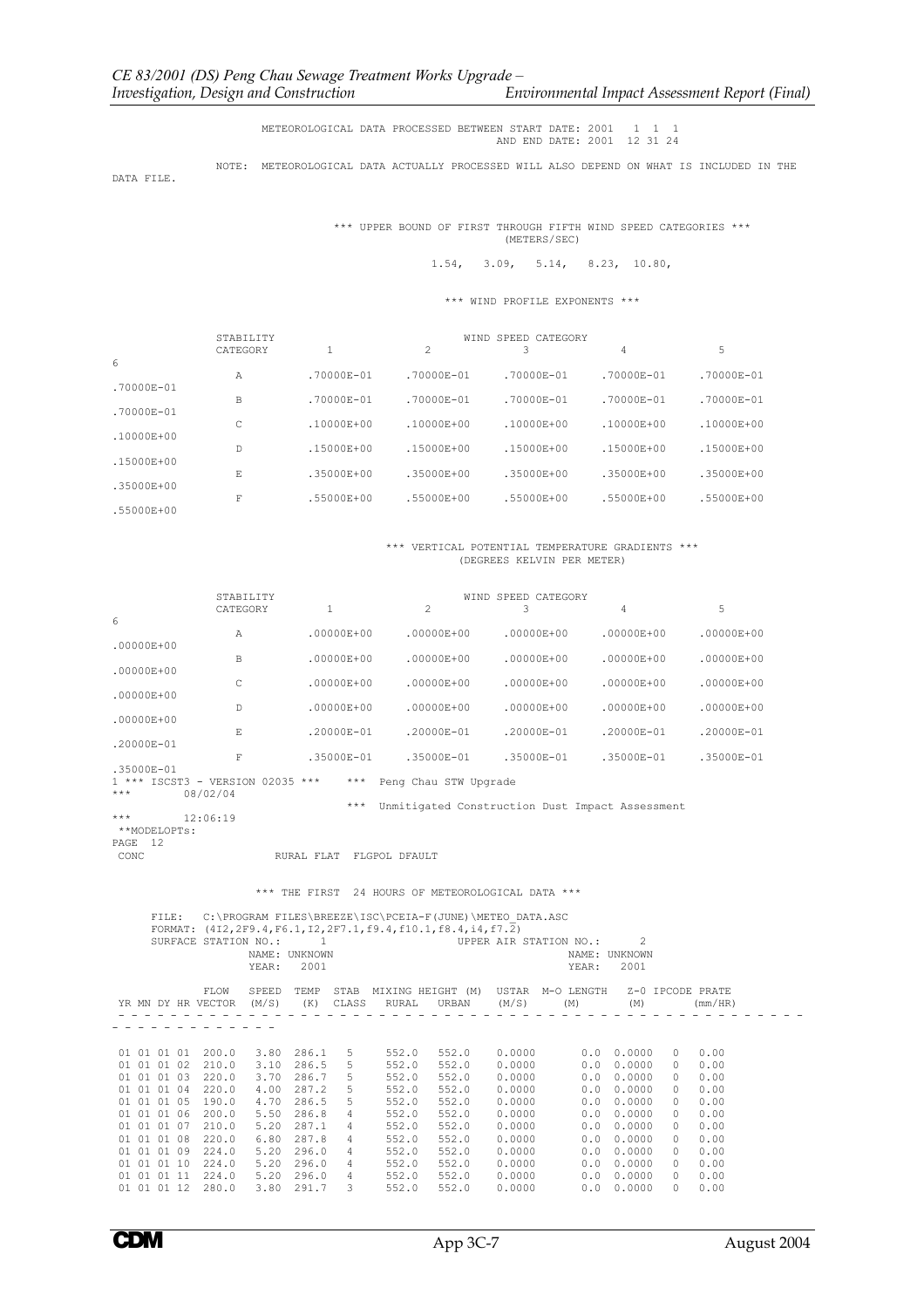| 01 01 01 13 210.0<br>01 01 01 14 290.0<br>01 01 01 15 290.0<br>01 01 01 16 290.0<br>01 01 01 17 290.0<br>01 01 01 18 270.0<br>01 01 01 19 280.0<br>01 01 01 20 280.0<br>01 01 01 21 260.0<br>01 01 01 22 230.0<br>01 01 01 23 190.0<br>01 01 01 24 250.0 | 2.70 292.3<br>3.00 291.9<br>7.40 292.9<br>7.20 290.8<br>6.70 289.9<br>4.80 288.7<br>5.30 287.6<br>4.70 287.7<br>4.20 288.2<br>2.50 287.7 6<br>2.10 287.8 6<br>2.70 287.5 6                      | 2<br>2<br>4<br>4<br>4<br>5<br>4<br>5<br>$-5$ | 552.0<br>552.0<br>552.0<br>552.0<br>552.0<br>552.0<br>552.0<br>552.0<br>552.0<br>552.0<br>552.0<br>552.0 | 552.0<br>552.0<br>552.0<br>552.0<br>552.0<br>552.0<br>552.0<br>552.0<br>552.0<br>552.0<br>552.0<br>552.0 | 0.0000<br>0.0000<br>0.0000<br>0.0000<br>0.0000<br>0.0000<br>0.0000<br>0.0000<br>0.0000<br>0.0000<br>0.0000<br>0.0000 | 0.0       | $0.0 \t 0.0000$<br>$0.0 \quad 0.0000$<br>$0.0 \quad 0.0000$<br>$0.0 \t 0.0000$<br>$0.0 \t 0.0000$<br>0.0000<br>$0.0 \t 0.0000$<br>0.0 0.0000<br>$0.0 \t 0.0000$<br>$0.0 \quad 0.0000$<br>$0.0 \quad 0.0000$<br>$0.0 \quad 0.0000$ | $\circ$<br>$\circ$<br>$\circ$<br>$\circ$<br>$\circ$<br>$\circ$<br>$\overline{0}$<br>$\circ$<br>$\circ$<br>$\circ$<br>$\circ$<br>$\circ$ | 0.00<br>0.00<br>0.00<br>0.00<br>0.00<br>0.00<br>0.00<br>0.00<br>0.00<br>0.00<br>0.00<br>0.00 |       |
|----------------------------------------------------------------------------------------------------------------------------------------------------------------------------------------------------------------------------------------------------------|-------------------------------------------------------------------------------------------------------------------------------------------------------------------------------------------------|----------------------------------------------|----------------------------------------------------------------------------------------------------------|----------------------------------------------------------------------------------------------------------|----------------------------------------------------------------------------------------------------------------------|-----------|-----------------------------------------------------------------------------------------------------------------------------------------------------------------------------------------------------------------------------------|-----------------------------------------------------------------------------------------------------------------------------------------|----------------------------------------------------------------------------------------------|-------|
| ***                                                                                                                                                                                                                                                      | *** NOTES: STABILITY CLASS 1=A, 2=B, 3=C, 4=D, 5=E AND 6=F.<br>FLOW VECTOR IS DIRECTION TOWARD WHICH WIND IS BLOWING.<br>1 *** ISCST3 - VERSION 02035 *** *** Peng Chau STW Upgrade<br>08/02/04 |                                              |                                                                                                          |                                                                                                          | *** Unmitigated Construction Dust Impact Assessment                                                                  |           |                                                                                                                                                                                                                                   |                                                                                                                                         |                                                                                              |       |
| $\star \star \star$<br>**MODELOPTs:<br>PAGE 13                                                                                                                                                                                                           | 12:06:19                                                                                                                                                                                        |                                              |                                                                                                          |                                                                                                          |                                                                                                                      |           |                                                                                                                                                                                                                                   |                                                                                                                                         |                                                                                              |       |
| CONC                                                                                                                                                                                                                                                     | RURAL FLAT FLGPOL DFAULT                                                                                                                                                                        |                                              |                                                                                                          |                                                                                                          |                                                                                                                      |           |                                                                                                                                                                                                                                   |                                                                                                                                         |                                                                                              |       |
| $***$<br>ALL                                                                                                                                                                                                                                             |                                                                                                                                                                                                 |                                              |                                                                                                          |                                                                                                          | *** THE 1ST HIGHEST 1-HR AVERAGE CONCENTRATION VALUES FOR SOURCE GROUP:                                              |           |                                                                                                                                                                                                                                   |                                                                                                                                         |                                                                                              |       |
|                                                                                                                                                                                                                                                          |                                                                                                                                                                                                 |                                              |                                                                                                          |                                                                                                          | INCLUDING SOURCE(S): S1, S2, S3, S4,                                                                                 |           |                                                                                                                                                                                                                                   |                                                                                                                                         |                                                                                              |       |
|                                                                                                                                                                                                                                                          |                                                                                                                                                                                                 |                                              |                                                                                                          |                                                                                                          | *** NETWORK ID: GRD1 ; NETWORK TYPE: GRIDCART ***                                                                    |           |                                                                                                                                                                                                                                   |                                                                                                                                         |                                                                                              |       |
|                                                                                                                                                                                                                                                          |                                                                                                                                                                                                 |                                              |                                                                                                          |                                                                                                          | ** CONC OF TSP IN MICROGRAMS/M**3                                                                                    |           |                                                                                                                                                                                                                                   |                                                                                                                                         |                                                                                              | $* *$ |
| Y-COORD  <br>(METERS)  <br>821350.00                                                                                                                                                                                                                     | 821150.00 821200.00                                                                                                                                                                             |                                              |                                                                                                          |                                                                                                          | X-COORD (METERS)                                                                                                     |           |                                                                                                                                                                                                                                   |                                                                                                                                         | 821250.00 821300.00                                                                          |       |
|                                                                                                                                                                                                                                                          |                                                                                                                                                                                                 |                                              |                                                                                                          |                                                                                                          |                                                                                                                      |           |                                                                                                                                                                                                                                   |                                                                                                                                         |                                                                                              |       |
|                                                                                                                                                                                                                                                          | 816250.0   902.38562 (01032710) 313.72781 (01091416) 430.77420 (01020815) 240.24634                                                                                                             |                                              |                                                                                                          |                                                                                                          |                                                                                                                      |           |                                                                                                                                                                                                                                   |                                                                                                                                         |                                                                                              |       |
|                                                                                                                                                                                                                                                          | $(01020815)$ 266.74924 (01020709)<br>$816300.0$   $706.29968$ (01032710) $781.52478$ (01032710) $445.32574$ (01020815)<br>(01020815) 337.56464 (01020709)                                       |                                              |                                                                                                          |                                                                                                          |                                                                                                                      |           |                                                                                                                                                                                                                                   |                                                                                                                                         | 365.31552                                                                                    |       |
|                                                                                                                                                                                                                                                          | 816350.0   409.91275 (01012416)                                                                                                                                                                 |                                              |                                                                                                          |                                                                                                          | 1161.25330 (01032710) 429.72751 (01091416)                                                                           |           |                                                                                                                                                                                                                                   |                                                                                                                                         | 520.28497                                                                                    |       |
|                                                                                                                                                                                                                                                          | $(01020815)$ 418.18716 (01020709)<br>816400.0   899.21082 (01050917) 669.77716 (01032710) 1212.17383 (01032710)                                                                                 |                                              |                                                                                                          |                                                                                                          |                                                                                                                      |           |                                                                                                                                                                                                                                   |                                                                                                                                         | 663.48804                                                                                    |       |
|                                                                                                                                                                                                                                                          | $(01020815)$ 500.22739 (01020709)<br>816450.0   1245.66418 (01050917) 985.34906 (01050917) 1427.74219 (01032710) 669.53589                                                                      |                                              |                                                                                                          |                                                                                                          |                                                                                                                      |           |                                                                                                                                                                                                                                   |                                                                                                                                         |                                                                                              |       |
|                                                                                                                                                                                                                                                          | $(01020815)$ 572.57947 (01020709)<br>816500.0   1343.19556 (01022118)                                                                                                                           |                                              |                                                                                                          | 1531.15930 (01050917)                                                                                    |                                                                                                                      |           | 1086.49670 (01050917)                                                                                                                                                                                                             |                                                                                                                                         | 1920.22253                                                                                   |       |
|                                                                                                                                                                                                                                                          | $(01032710)$ 890.95557 (01020815)<br>816550.0   731.97186 (01022718)                                                                                                                            |                                              |                                                                                                          | 1489.87805 (01022118)                                                                                    |                                                                                                                      |           | 1937.02942 (01050917) 1650.78870                                                                                                                                                                                                  |                                                                                                                                         |                                                                                              |       |
|                                                                                                                                                                                                                                                          | $(01032710)$ 1331.39148 (01032710)<br>816600.0   355.64944 (01022718) 904.27277 (01022718)                                                                                                      |                                              |                                                                                                          |                                                                                                          |                                                                                                                      |           | 1618.23669 (01022118) 2567.07617                                                                                                                                                                                                  |                                                                                                                                         |                                                                                              |       |
|                                                                                                                                                                                                                                                          | $(01050917)$ 3182.55249 (01032710)<br>816650.0   1769.62561 (01060217)                                                                                                                          |                                              |                                                                                                          | 2409.70215 (01060217)                                                                                    |                                                                                                                      |           | 2675.70386 (01060217)                                                                                                                                                                                                             |                                                                                                                                         | 1686.52295                                                                                   |       |
| (01022118)<br>816700.0                                                                                                                                                                                                                                   | 3702.35986 (01022118)<br>1103.36426 (01012513)                                                                                                                                                  |                                              |                                                                                                          | 1424.00024 (01060217)                                                                                    |                                                                                                                      |           | 2228.80688 (01060217)                                                                                                                                                                                                             |                                                                                                                                         | 2541.90625                                                                                   |       |
| (01060217)                                                                                                                                                                                                                                               | 3341.03223 (01012513)<br>816750.0   1431.39917 (01032009)                                                                                                                                       |                                              |                                                                                                          | 1687.05457 (01032009)                                                                                    |                                                                                                                      |           | 1955.70264 (01032515)                                                                                                                                                                                                             |                                                                                                                                         | 4052.70020                                                                                   |       |
|                                                                                                                                                                                                                                                          | $(01032515)$ 3177,02808 (01010718)<br>816800.0   1975.32275 (01032515)                                                                                                                          |                                              |                                                                                                          | 1959.47852 (01032515)                                                                                    |                                                                                                                      |           | 2040.81921 (01032711)                                                                                                                                                                                                             |                                                                                                                                         | 2319.52734                                                                                   |       |
|                                                                                                                                                                                                                                                          | $(01091415)$ 2293.57373 (01091918)<br>816850.0   1368.30090 (01032711)                                                                                                                          |                                              |                                                                                                          | 1120.93591 (01032711)                                                                                    |                                                                                                                      |           | 1931.61804 (01091415)                                                                                                                                                                                                             |                                                                                                                                         | 1762.78625                                                                                   |       |
|                                                                                                                                                                                                                                                          | $(01030118)$ 1860.13269 (01012018)                                                                                                                                                              |                                              |                                                                                                          | 1574.98938 (01091415)                                                                                    |                                                                                                                      |           | 1435.97229 (01030118)                                                                                                                                                                                                             |                                                                                                                                         |                                                                                              |       |
|                                                                                                                                                                                                                                                          | 816900.0   1046.10046 (01091415)<br>$(01091918)$ 1564.49512 (01012018)                                                                                                                          |                                              |                                                                                                          |                                                                                                          |                                                                                                                      |           |                                                                                                                                                                                                                                   |                                                                                                                                         | 1498.94873                                                                                   |       |
|                                                                                                                                                                                                                                                          | 816950.0   1253.51465 (01091415)<br>$(01012018)$ 1118.38318 $(01012018)$                                                                                                                        |                                              |                                                                                                          |                                                                                                          | 1201.91382 (01030118) 1203.03296 (01091918) 1249.33997                                                               |           |                                                                                                                                                                                                                                   |                                                                                                                                         |                                                                                              |       |
| $***$                                                                                                                                                                                                                                                    | 1 *** ISCST3 - VERSION 02035 ***<br>08/02/04                                                                                                                                                    |                                              |                                                                                                          | *** Peng Chau STW Upgrade                                                                                |                                                                                                                      |           |                                                                                                                                                                                                                                   |                                                                                                                                         |                                                                                              |       |
| ***                                                                                                                                                                                                                                                      | 12:06:19                                                                                                                                                                                        |                                              |                                                                                                          |                                                                                                          | *** Unmitigated Construction Dust Impact Assessment                                                                  |           |                                                                                                                                                                                                                                   |                                                                                                                                         |                                                                                              |       |
| **MODELOPTs:<br>PAGE 14<br>CONC                                                                                                                                                                                                                          |                                                                                                                                                                                                 | RURAL FLAT FLGPOL DFAULT                     |                                                                                                          |                                                                                                          |                                                                                                                      |           |                                                                                                                                                                                                                                   |                                                                                                                                         |                                                                                              |       |
|                                                                                                                                                                                                                                                          |                                                                                                                                                                                                 | $***$ THE                                    |                                                                                                          |                                                                                                          | 1ST HIGHEST 1-HR AVERAGE CONCENTRATION VALUES FOR SOURCE GROUP:                                                      |           |                                                                                                                                                                                                                                   |                                                                                                                                         |                                                                                              |       |
| $\star\star\star$<br>ALL                                                                                                                                                                                                                                 |                                                                                                                                                                                                 |                                              |                                                                                                          | INCLUDING SOURCE (S) :                                                                                   | S1                                                                                                                   |           | , s2, , s3, , s4                                                                                                                                                                                                                  |                                                                                                                                         |                                                                                              |       |
|                                                                                                                                                                                                                                                          |                                                                                                                                                                                                 |                                              |                                                                                                          | *** NETWORK ID: GRD1                                                                                     | ; NETWORK TYPE: GRIDCART ***                                                                                         |           |                                                                                                                                                                                                                                   |                                                                                                                                         |                                                                                              |       |
|                                                                                                                                                                                                                                                          |                                                                                                                                                                                                 |                                              |                                                                                                          | ** CONC OF TSP                                                                                           | IN MICROGRAMS/M**3                                                                                                   |           |                                                                                                                                                                                                                                   |                                                                                                                                         |                                                                                              | $* *$ |
| $Y$ – $COORD$  <br>(METERS)                                                                                                                                                                                                                              | 821400.00                                                                                                                                                                                       |                                              | 821450.00                                                                                                |                                                                                                          | X-COORD (METERS)                                                                                                     | 821500.00 |                                                                                                                                                                                                                                   |                                                                                                                                         | 821550.00                                                                                    |       |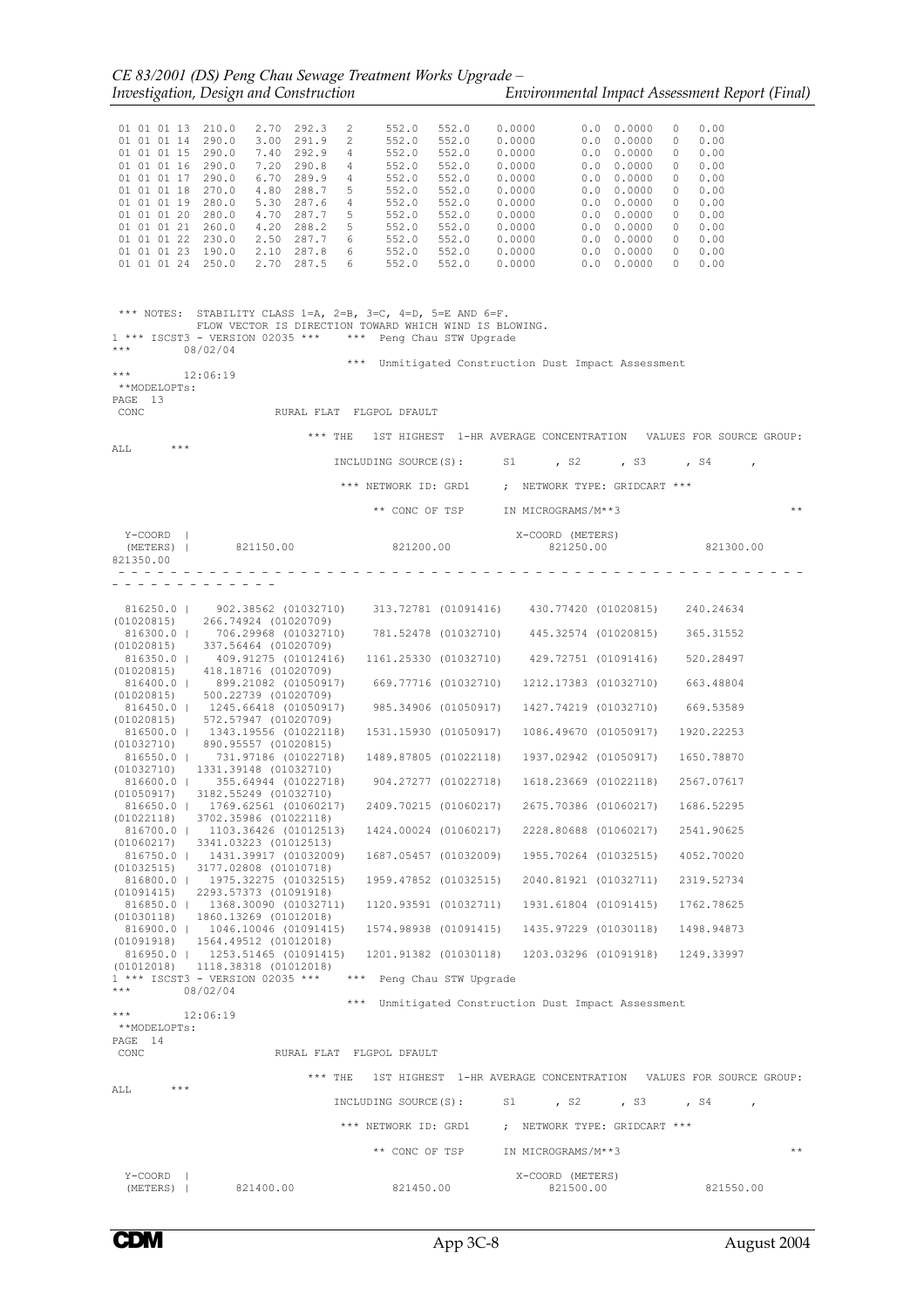| $816250.0$  <br>(01032714) | 876.76880 (01012518)<br>204.42867 (01050118)                                     | 426.28082 (01012518)                                            | 833.07343 (01011118)          |                      | 208.58292  |       |
|----------------------------|----------------------------------------------------------------------------------|-----------------------------------------------------------------|-------------------------------|----------------------|------------|-------|
| 816300.0                   | 975.79169 (01012518)                                                             | 654.45972 (01011118)                                            |                               | 857.72156 (01011118) | 272.82800  |       |
| (01050118)                 | 173.00665 (01050118)<br>816350.0   1094.05884 (01012518)                         | 939.34619 (01011118)                                            |                               | 831,41541 (01011118) | 314.28018  |       |
| (01050118)                 | 115.13664 (01122217)<br>816400.0   1237.30188 (01012518)                         | 1167.96301 (01011118)                                           |                               | 705.99756 (01011118) | 297.68051  |       |
| (01050118)                 | 153.23474 (01122217)                                                             |                                                                 |                               |                      |            |       |
| (01050118)                 | 816450.0   1415.49255 (01012518)<br>516.30273 (01071515)                         | 1340.97937 (01011118)                                           |                               | 481.71570 (01050118) | 213.41579  |       |
|                            | 816500.0   1648.03772 (01012518)                                                 | 1542.54443 (01011118)                                           |                               | 555.32629 (01050118) | 567.55627  |       |
| (01071515)                 | 796.90173 (01071515)<br>816550.0   1975.09143 (01012518)                         | 1824.64001 (01011118)                                           |                               | 618.43567 (01071515) | 973.62915  |       |
| (01071515)                 | 685.07593 (01071515)<br>816600.0   2437.76758 (01012518)                         | 2219.00073 (01011118)                                           | 1252.13074 (01071515)         |                      | 915.68353  |       |
| (01071515)                 | 852.77399 (01120718)                                                             |                                                                 |                               |                      |            |       |
| (01071617)                 | 816650.0   3194.36182 (01012518)<br>1716.16699 (01071617)                        | 2658.61255 (01011118)                                           | 1614.63379 (01120718)         |                      | 1733.78467 |       |
|                            | 816700.0   3172.84277 (01071713)                                                 | 11348.80664 (01120717)                                          | 7723.84473 (01061114)         |                      | 1848.11768 |       |
|                            | $(01020918)$ 1410.03809 (01020918)<br>816750.0   3505.14502 (01042111)           | 3956.43384 (01093018)                                           | 2986.97974 (01071509)         |                      | 3003.77881 |       |
|                            | $(01042417)$ 1742,01611 (01071509)<br>816800.0   2509.29126 (01101718)           | 3045.83472 (01091618)                                           | 2244.94434 (01071510)         |                      | 2442.28101 |       |
|                            | $(01042417)$ 1594.73572 (01042417)                                               |                                                                 |                               |                      |            |       |
|                            | 816850.0   2027.02429 (01101718)<br>$(01071510)$ 1164.74854 (01042417)           | 2247.08887 (01042111)                                           | 2679.65283 (01093018)         |                      | 1268.48718 |       |
|                            | 816900.0   1680.84778 (01101718)                                                 | 1835.19019 (01042111)                                           | 1873.47009 (01091618)         |                      | 1223.36011 |       |
| (01093018)                 | 778.58435 (01071510)<br>816950.0   1434.35803 (01101718)                         | 1543.74915 (01042111)                                           | 1668.29663 (01091618)         |                      | 1721.54126 |       |
| (01093018)                 | 878.20801 (01071510)<br>1 *** ISCST3 - VERSION 02035 ***                         | *** Peng Chau STW Upgrade                                       |                               |                      |            |       |
| $***$                      | 08/02/04                                                                         |                                                                 |                               |                      |            |       |
| ***                        | 12:06:19                                                                         | ***<br>Unmitigated Construction Dust Impact Assessment          |                               |                      |            |       |
| **MODELOPTs:<br>PAGE 15    |                                                                                  |                                                                 |                               |                      |            |       |
| CONC                       |                                                                                  | RURAL FLAT FLGPOL DFAULT                                        |                               |                      |            |       |
|                            | $***$ THE                                                                        | 1ST HIGHEST 1-HR AVERAGE CONCENTRATION VALUES FOR SOURCE GROUP: |                               |                      |            |       |
| ALL                        |                                                                                  |                                                                 |                               |                      |            |       |
|                            |                                                                                  | INCLUDING SOURCE (S):                                           |                               |                      |            |       |
|                            |                                                                                  |                                                                 | S1<br>, S2                    | , S3                 | $,$ $S4$   |       |
|                            |                                                                                  | *** NETWORK ID: GRD1                                            | ; NETWORK TYPE: GRIDCART ***  |                      |            |       |
|                            |                                                                                  | ** CONC OF TSP                                                  | IN MICROGRAMS/M**3            |                      |            | $* *$ |
|                            |                                                                                  |                                                                 |                               |                      |            |       |
| Y-COORD  <br>(METERS)      | 821650.00                                                                        | 821700.00                                                       | X-COORD (METERS)<br>821750.00 |                      | 821800.00  |       |
| 821850.00                  |                                                                                  |                                                                 |                               |                      |            |       |
|                            |                                                                                  |                                                                 |                               |                      |            |       |
| 816250.0                   | 80.46438 (01122217)                                                              | 90.86566 (01122217)                                             |                               | 230.43150 (01071515) | 356.03662  |       |
| (01071515)                 | 260.58087 (01071515)                                                             |                                                                 |                               |                      |            |       |
| 816300.0  <br>(01071515)   | 109.67087 (01122217)<br>137.23181 (01092518)                                     | 214.65848 (01071515)                                            |                               | 399.57742 (01071515) | 327.56281  |       |
| $816350.0$  <br>(01092518) | 187.72221 (01071515)<br>187.21350 (01092518)                                     | 439.78403 (01071515)                                            |                               | 411.65280 (01071515) | 174.04027  |       |
| 816400.0                   | 477.36658 (01071515)                                                             | 515.44672 (01071515)                                            |                               | 222.79085 (01092518) | 208.43764  |       |
| (01092518)<br>$816450.0$   | 151.44295 (01120718)<br>640.00464 (01071515)                                     | 286.73764 (01092518)                                            |                               | 224.74666 (01092518) | 279.48645  |       |
| (01120718)                 | 339.19943 (01120718)                                                             |                                                                 |                               |                      |            |       |
| 816500.0  <br>(01120718)   | 426.39017 (01071515)<br>210.18137 (01120718)                                     | 289.04672 (01120718)                                            |                               | 438.64050 (01120718) | 367.95062  |       |
| 816550.0  <br>(01071617)   | 567.83282 (01120718)<br>574.01440 (01071617)                                     | 530.30847 (01120718)                                            |                               | 360.49503 (01071617) | 541.40369  |       |
| 816600.0                   | 714.68781 (01071617)                                                             | 941.18054 (01071617)                                            |                               | 753.51031 (01071617) | 443.38644  |       |
| (01020918)<br>816650.0     | 586.54865 (01020918)<br>1418.30835 (01020918)                                    | 1299.58008 (01020918)                                           | 1131.60400 (01020918)         |                      | 957.57593  |       |
| (01020918)<br>816700.0     | 785.63684 (01020918)<br>995.44806 (01020918)                                     | 571.92914 (01020918)                                            |                               | 451.30750 (01022109) | 381.48401  |       |
| (01022109)                 | 326.32956 (01022109)                                                             |                                                                 |                               |                      |            |       |
| $816750.0$  <br>(01071509) | 1397.30811 (01071509)<br>506.94559 (01071509)                                    | 1214.66357 (01071509)                                           | 1029.84094 (01071509)         |                      | 772.26233  |       |
| 816800.0                   | 1568.94653 (01042417)                                                            | 512.21649 (01071509)                                            |                               | 828.56610 (01071509) | 939.80554  |       |
| (01071509)<br>816850.0     | 916.31506 (01071509)<br>1601.57629 (01042417)                                    | 1256.49011 (01042417)                                           |                               | 814.35040 (01042417) | 221.82869  |       |
| (01041418)<br>816900.0     | 170.86295 (01041418)<br>767.76587 (01091818)                                     | 1111.09412 (01042417)                                           | 1166.41504 (01042417)         |                      | 990.78809  |       |
| (01042417)                 | 445.94089 (01042417)                                                             |                                                                 |                               |                      |            |       |
| 816950.0  <br>(01042417)   | 511.06030 (01071510)<br>933.55676 (01042417)<br>1 *** ISCST3 - VERSION 02035 *** | 632.27454 (01091818)<br>*** Peng Chau STW Upgrade               |                               | 367.81577 (01042417) | 955.24896  |       |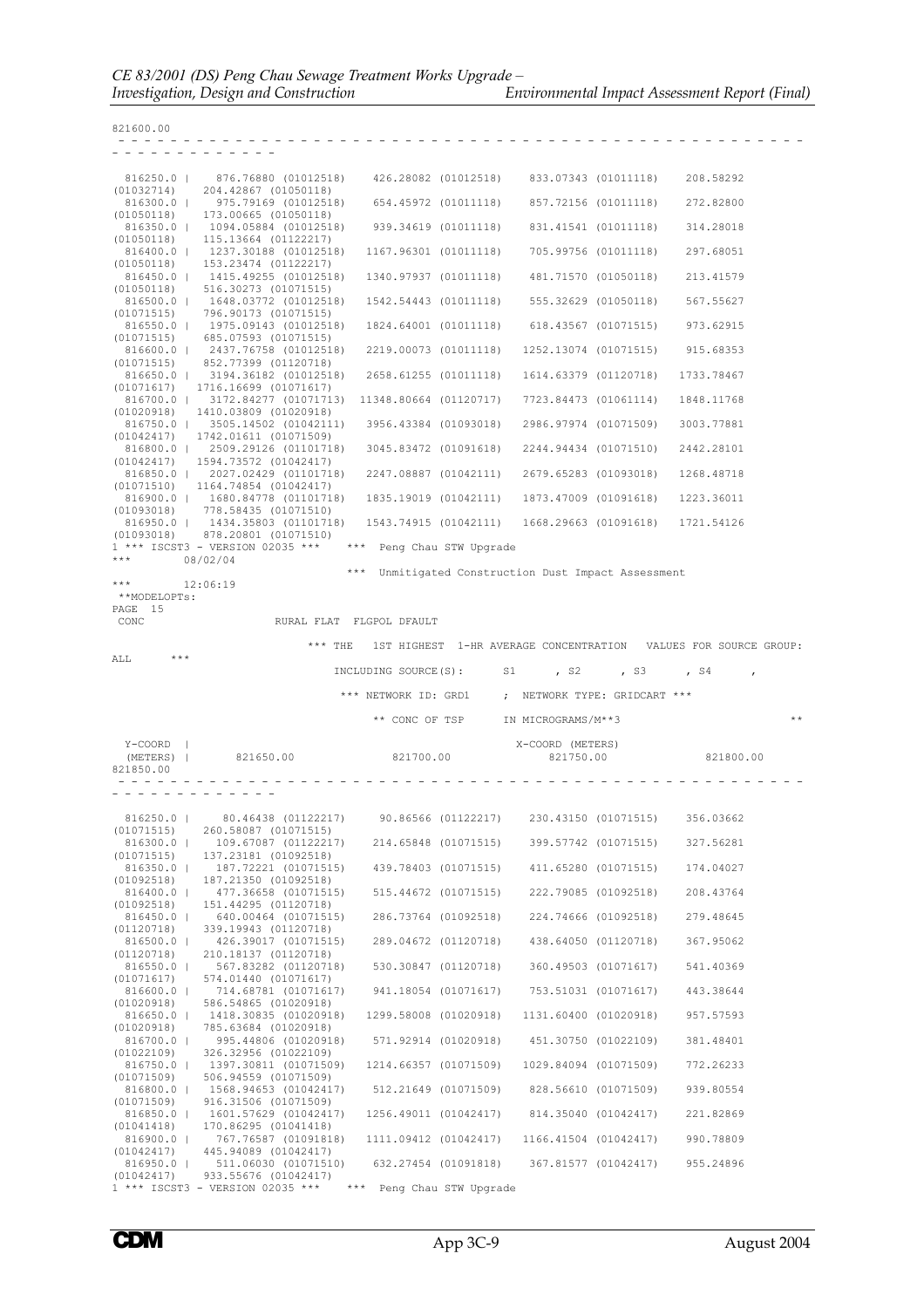\*\*\* 08/02/04 \*\*\* Unmitigated Construction Dust Impact Assessment<br>
\*\*\* 12.06.19 12:06:19 \*\*MODELOPTs: PAGE 16 RURAL FLAT FLGPOL DFAULT \*\*\* THE 1ST HIGHEST 1-HR AVERAGE CONCENTRATION VALUES FOR SOURCE GROUP:  $* * *$ INCLUDING SOURCE(S): S1 , S2 , S3 , S4 \*\*\* NETWORK ID: GRD1 ; NETWORK TYPE: GRIDCART \*\*\* \*\* CONC OF TSP IN MICROGRAMS/M\*\*3 \*\* Y-COORD | X-COORD (METERS) (METERS) | 821900.00 821950.00 822000.00 822050.00 - - - - - - - - - - - - - - - - - - - - - - - - - - - - - - - - - - - - - - - - - - - - - - - - - - - - - - - - - - - - - - - - - - 816250.0 | 109.53581 (01092518) 142.69133 (01092518) 112.22588 (01092518) 59.00371 (01092518)<br>816300.0 | 164.52179 (01092518) 816300.0 | 164.52179 (01092518) 114.05977 (01092518) 93.79327 (01120718) 156.44328 (01120718) 816350.0 | 111.49506 (01092518) 160.55556 (01120718) 217.34016 (01120718) 208.49271  $(01120718)$ <br>816400.0 | 251.16681 (01120718) 816400.0 | 251.16681 (01120718) 264.54373 (01120718) 199.45027 (01120718) 115.89706 (01120718)<br>816450.0 | 266.79227 (01120718) 816450.0 | 266.79227 (01120718) 152.76001 (01120718) 202.26459 (01071617) 271.34604 (01071617) 816500.0 | 324.49274 (01071617) 398.69846 (01071617) 382.94467 (01071617) 305.85782 (01071617) 816550.0 | 452.57440 (01071617) 294.08655 (01071617) 175.22011 (01020918) 260.35236 (01020918) 816600.0 | 671.85706 (01020918) 695.83685 (01020918) 672.19629 (01020918) 615.92200 (01020918)<br>816650.0 | 610.25641 (01020918) 816650.0 | 610.25641 (01020918) 442.65475 (01020918) 301.48560 (01020918) 195.83702  $(01020918)$ <br>816700.0 | 282.10471 (01022109) 816700.0 | 282.10471 (01022109) 246.17325 (01022109) 216.63797 (01022109) 192.06517 (01022109)<br>816750.0 | 303.30109 (01071509) 816750.0 | 303.30109 (01071509) 172.47482 (01071509) 156.35130 (01022109) 143.31940 (01022109) 816800.0 | 845.48993 (01071509) 756.96625 (01071509) 650.37817 (01071509) 530.18011  $(01071509)$ <br>816850.0 | 816850.0 | 145.12117 (01071509) 276.10477 (01071509) 397.55533 (01071509) 481.46637 (01071509)<br>816900.0 | 152.75714 (01041418) 816900.0 | 152.75714 (01041418) 137.50977 (01041418) 110.20338 (01041418) 81.55553 (01041418) 816950.0 | 724.40479 (01042417) 273.99744 (01042417) 104.55125 (01041418) 104.32744 (01041418) 1 \*\*\* ISCST3 - VERSION 02035 \*\*\* \*\*\* Peng Chau STW Upgrade<br>\*\*\* 198/02/04 \*\*\* 08/02/04 \*\*\* Unmitigated Construction Dust Impact Assessment 12:06:19 \*\*MODELOPTs: PAGE 17<br>CONC RURAL FLAT FLGPOL DFAULT \*\*\* THE 1ST HIGHEST 1-HR AVERAGE CONCENTRATION VALUES FOR SOURCE GROUP:  $***$ INCLUDING SOURCE(S): S1 , S2 , S3 , S4 \*\*\* DISCRETE CARTESIAN RECEPTOR POINTS \*\*\* \*\* CONC OF TSP IN MICROGRAMS/M\*\*3 \*\* \*\* X-COORD (M) Y-COORD (M) CONC (YYMMDDHH) X-COORD (M) Y-COORD (M) CONC (YYMMDDHH) - - - - - - - - - - - - - - - - - - - - - - - - - - - - - - - - - - - - - - - - - - - - - - - - - - - - - - - - - - - - - - - - - - 821478.00 816737.00 3647.01538 (01071509) 821682.00 816681.00 1142.79285 (01020<br>821698.00 。,<br>816678.00 1097.04016 (01020918) 821710.00 816667.00 1168.54187 (01020918)<br>821696.00 8 821696.00 816643.00 1244.24561 (01020918) 821848.00 816577.00 449.49731 (01071617) 821828.00 816477.00 356.83426 (01120718) 821799.00 816394.00 216.44286 (01092518) 1 \*\*\* ISCST3 - VERSION 02035 \*\*\* \*\*\* Peng Chau STW Upgrade \*\*\* 08/02/04 \*\*\* Unmitigated Construction Dust Impact Assessment \*\*\* 12:06:19 \*\*MODELOPTs: PAGE 18<br>CONC RURAL FLAT FLGPOL DFAULT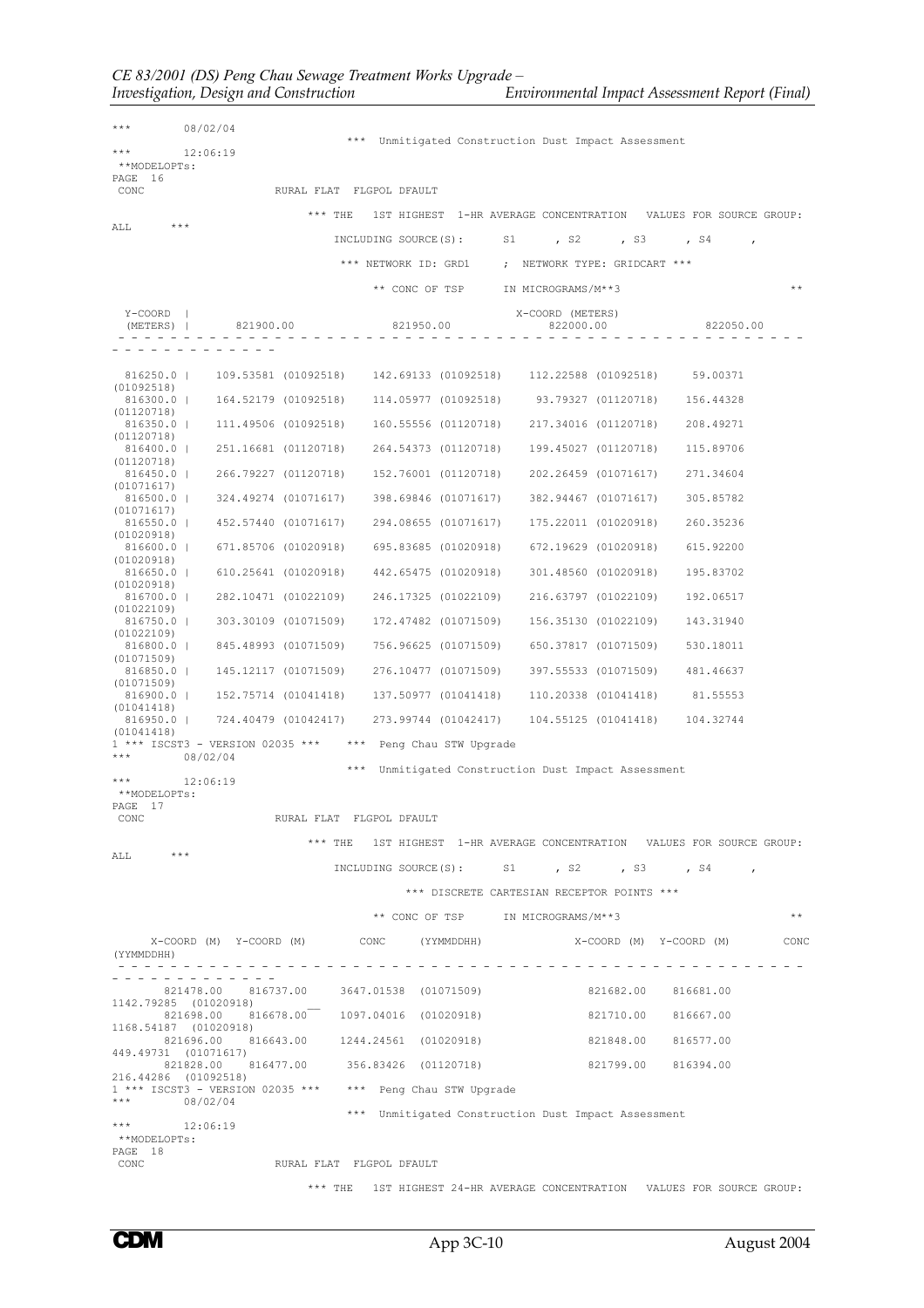*Investigation, Design and Construction Environmental Impact Assessment Report (Final)*

| ALL                                  | *** |                                                                                                                                                                                                                                                                                               |                                                     |                                                   |                     |                                                                  |       |
|--------------------------------------|-----|-----------------------------------------------------------------------------------------------------------------------------------------------------------------------------------------------------------------------------------------------------------------------------------------------|-----------------------------------------------------|---------------------------------------------------|---------------------|------------------------------------------------------------------|-------|
|                                      |     |                                                                                                                                                                                                                                                                                               | INCLUDING SOURCE (S):                               | S1 <sub>s</sub><br>, S2                           | , S3                | , S4                                                             |       |
|                                      |     |                                                                                                                                                                                                                                                                                               | *** NETWORK ID: GRD1 ; NETWORK TYPE: GRIDCART ***   |                                                   |                     |                                                                  |       |
|                                      |     |                                                                                                                                                                                                                                                                                               | ** CONC OF TSP                                      | IN MICROGRAMS/M**3                                |                     |                                                                  | $* *$ |
| Y-COORD  <br>(METERS)  <br>821350.00 |     | 821150.00                                                                                                                                                                                                                                                                                     | 821200.00                                           | X-COORD (METERS)<br>821250.00                     |                     | 821300.00                                                        |       |
|                                      |     |                                                                                                                                                                                                                                                                                               |                                                     |                                                   |                     |                                                                  |       |
|                                      |     | 816250.0   39.85201 (01041424) 15.68675c (01091424) 20.28216 (01020824)                                                                                                                                                                                                                       |                                                     |                                                   |                     | 18.67026                                                         |       |
|                                      |     | $(01020824)$ 16.31957 (01111524)<br>816300.0   31.87387 (01041424)                                                                                                                                                                                                                            |                                                     | 35.29837 (01041424) 20.90370 (01020824)           |                     | 23.35807                                                         |       |
|                                      |     | $(01020824)$ 20.77887 (01020824)<br>816350.0   20.16966 (01020324) 51.78917 (01041424)                                                                                                                                                                                                        |                                                     |                                                   | 23.19879 (01121724) | 28.78309                                                         |       |
|                                      |     | $(01020824)$ 27.79115 $(01020824)$                                                                                                                                                                                                                                                            |                                                     |                                                   |                     |                                                                  |       |
|                                      |     | 816400.0   43.21639c (01050924)<br>$(01020824)$ 36.56433 (01020824)                                                                                                                                                                                                                           |                                                     | 31.41970 (01041424) 55.04648 (01041424)           |                     | 34.00163                                                         |       |
|                                      |     | 816450.0   71.15714c (01071924)<br>$(01121724)$ 48.34808 (01020824)                                                                                                                                                                                                                           |                                                     | 49.96029c(01091424) 65.14376 (01041424)           |                     | 40.43438                                                         |       |
|                                      |     | 816500.0   56.63951 (01022124) 88.69890c (01071924) 68.44939c (01091424)<br>$(01041424)$ 65.65098 (01020824)                                                                                                                                                                                  |                                                     |                                                   |                     | 89.04792                                                         |       |
| 108.82111c(01091424)                 |     | 816550.0   48.11184 (01022724) 63.17215 (01022124) 114.75199c (01071924)<br>90.89432 (01020824)                                                                                                                                                                                               |                                                     |                                                   |                     |                                                                  |       |
|                                      |     | 816600.0   27.21523 (01010424)<br>162.94408c(01091424) 174.40582c(01091424)                                                                                                                                                                                                                   | 59.34687 (01022724)                                 | 80.69222 (01022724)                               |                     |                                                                  |       |
|                                      |     | 816650.0   84.95253 (01060224)                                                                                                                                                                                                                                                                |                                                     | 113,43078 (01060224) 126,87382 (01060224)         |                     | 127.37112                                                        |       |
|                                      |     | $(01040624)$ 284.51840c(01091424)<br>816700.0   55.01540c(01010824) 79.15471 (01060224)                                                                                                                                                                                                       |                                                     |                                                   |                     | 125.33772 (01060224) 167.39842                                   |       |
| (01060224)                           |     | 368.29822 (01040624)<br>816750.0   74.08517c (01090124)                                                                                                                                                                                                                                       |                                                     | 91.31059 (01050424) 122.90515 (01050424)          |                     |                                                                  |       |
|                                      |     | 176.22456c(01032524) 354.45847 (01100824)<br>816800.0   85.88360c (01032524)                                                                                                                                                                                                                  | 85.19472c(01032524) 126.67854 (01111724)            |                                                   |                     | 167.59834                                                        |       |
|                                      |     | $(01100824)$ 201.96851 (01100824)<br>816850.0   77.31484 (01111724) 74.97197 (01111724) 98.25832c (01091424) 136.73341                                                                                                                                                                        |                                                     |                                                   |                     |                                                                  |       |
| (01100824)                           |     | 135.01913c(01102724)<br>816900.0   56.66139 (01010724)                                                                                                                                                                                                                                        |                                                     | 79.43340c(01091424) 101.98456 (01100824)          |                     |                                                                  |       |
|                                      |     | 76.05970c(01091924) 108.55157c(01102724)<br>816950.0   63.01243c (01091424)                                                                                                                                                                                                                   |                                                     | 79.86944 (01100824) 59.88644c (01091924)          |                     |                                                                  |       |
|                                      |     | 69.85384c(01102724) 78.79286c(01102724)<br>$1$ *** ISCST3 - VERSION 02035 *** $***$ Peng Chau STW Upgrade                                                                                                                                                                                     |                                                     |                                                   |                     |                                                                  |       |
|                                      |     | 08/02/04                                                                                                                                                                                                                                                                                      | *** Unmitigated Construction Dust Impact Assessment |                                                   |                     |                                                                  |       |
| ***<br>**MODELOPTs:                  |     | 12:06:19                                                                                                                                                                                                                                                                                      |                                                     |                                                   |                     |                                                                  |       |
| PAGE 19<br>CONC                      |     |                                                                                                                                                                                                                                                                                               | RURAL FLAT FLGPOL DFAULT                            |                                                   |                     |                                                                  |       |
|                                      |     |                                                                                                                                                                                                                                                                                               |                                                     |                                                   |                     |                                                                  |       |
| ALL                                  |     | $***$ THE                                                                                                                                                                                                                                                                                     |                                                     |                                                   |                     | 1ST HIGHEST 24-HR AVERAGE CONCENTRATION VALUES FOR SOURCE GROUP: |       |
|                                      |     |                                                                                                                                                                                                                                                                                               | INCLUDING SOURCE(S): S1                             |                                                   | , s2, , s3          | , S4                                                             |       |
|                                      |     |                                                                                                                                                                                                                                                                                               | *** NETWORK ID: GRD1 ; NETWORK TYPE: GRIDCART ***   |                                                   |                     |                                                                  |       |
|                                      |     |                                                                                                                                                                                                                                                                                               |                                                     | ** CONC OF TSP IN MICROGRAMS/M**3                 |                     |                                                                  | $* *$ |
| Y-COORD  <br>821600.00               |     | (METERS)   821400.00 821450.00                                                                                                                                                                                                                                                                |                                                     | X-COORD (METERS)                                  |                     | 821500.00 821550.00                                              |       |
|                                      |     | .                                                                                                                                                                                                                                                                                             |                                                     |                                                   |                     |                                                                  |       |
|                                      |     |                                                                                                                                                                                                                                                                                               |                                                     |                                                   |                     |                                                                  |       |
|                                      |     | 816250.0   47.91665c(01012524) 28.77705 (01032724) 50.40850 (01011124) 15.45845                                                                                                                                                                                                               |                                                     |                                                   |                     |                                                                  |       |
|                                      |     | $(01011124)$ 15.69767 (01102824)                                                                                                                                                                                                                                                              |                                                     |                                                   |                     | 18.43322                                                         |       |
|                                      |     | 816300.0   53.96631c(01012524) 42.80035 (01011124) 53.56930 (01011124)<br>(01102824) 15.14942 (01102824)<br>$816350.0 \hspace{10mm}   \hspace{10mm} 61.40717c(01012524) \hspace{10mm} 59.57557 \hspace{10mm}(01011124) \hspace{10mm} 54.52370 \hspace{10mm}(01011124) \hspace{10mm} 22.32080$ |                                                     |                                                   |                     |                                                                  |       |
|                                      |     | $(01102824)$ 12.41794 (01102824)<br>816400.0   70.77906c(01012524) 75.67246 (01011124) 50.81593 (01011124)                                                                                                                                                                                    |                                                     |                                                   |                     | 23.87964                                                         |       |
|                                      |     |                                                                                                                                                                                                                                                                                               |                                                     |                                                   |                     | 22.17694                                                         |       |
|                                      |     | $(01102824)$ 17.65534 (01092924)<br>816450.0   83.09491c(01012524) 91.44400 (01011124) 41.38906 (01011124)<br>$(01102824)$ 32.45269 (01031124)<br>816500.0   104.39880 (01032724)                                                                                                             |                                                     | 110.97525 (01011124) 40.09431 (01102824) 38.37205 |                     |                                                                  |       |
|                                      |     | $(01092924)$ 49.93209 $(01031124)$                                                                                                                                                                                                                                                            |                                                     | 138.24780 (01011124) 61.05953 (01031124) 66.58955 |                     |                                                                  |       |
|                                      |     | 816550.0   145.48529 (01032724)<br>$(01031124)$ $43.35553$ $(01031124)$                                                                                                                                                                                                                       |                                                     |                                                   |                     |                                                                  |       |
|                                      |     | 816600.0   242.91620 (01011124) 191.63118 (01011124) 111.08753 (01031124) 69.80048<br>$(01031124)$ 35.85567 (01120724)                                                                                                                                                                        |                                                     |                                                   |                     |                                                                  |       |
|                                      |     | 816650.0   489.94730 (01032724) 299.42825 (01031124) 96.80787c (01071624)<br>128.27884c(01071624) 115.25282c(01071624)                                                                                                                                                                        |                                                     |                                                   |                     |                                                                  |       |
|                                      |     | 816700.0   633.77692c (01091424) 798.16071c (01122324) 466.72406c (01061124)<br>125.13210c(01052224) 69.08717 (01020924)<br>816750.0   485.87091c(01091424) 628.99695c(01090524) 237.59177c(01090524)                                                                                         |                                                     |                                                   |                     |                                                                  |       |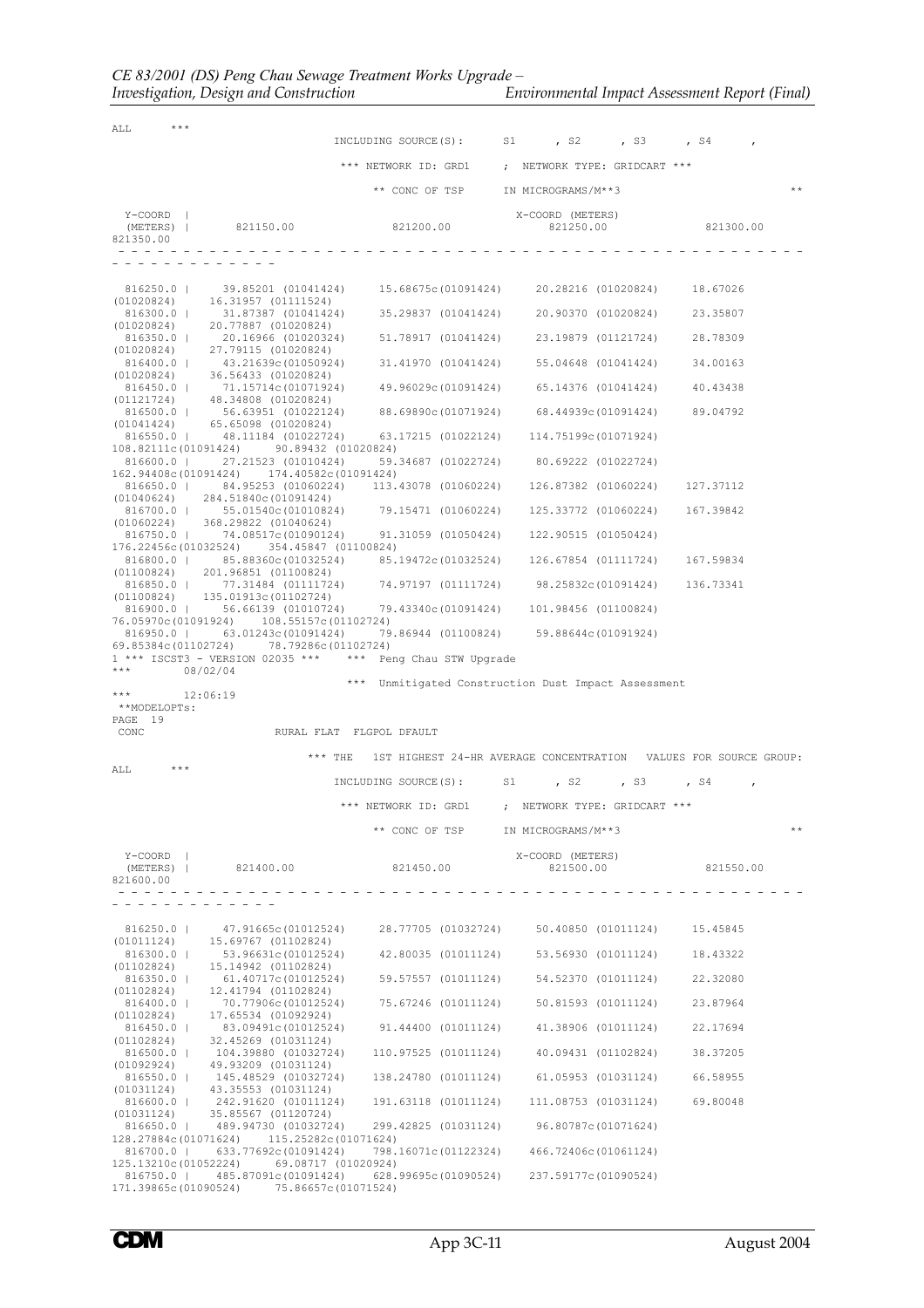| 816800.0  <br>229.39880 (01012024)                                                                                   | 241.93996c(01112424)              | 165.40982c(01090524)                                                                |           |
|----------------------------------------------------------------------------------------------------------------------|-----------------------------------|-------------------------------------------------------------------------------------|-----------|
| 98.68906c(01090524)<br>161,58273c(01090524)<br>816850.0   130.35422c (01101724)                                      |                                   | 172.19745c(01112424) 141.72606c(01093024)                                           |           |
| 65.72965c(01091724) 90.66682c(01090524)<br>816900.0   103.24465c (01101724)                                          | 129.92476c(01112424)              | 96.44577c(01091624)                                                                 |           |
| 62.97363c(01093024) 39.74775c(01091724)<br>816950.0   85.40891c(01101724) 102.27207c(01112424) 86.52055c(01091624)   |                                   |                                                                                     |           |
| 87.31270c(01093024)<br>38.29351c(01071524)<br>1 *** ISCST3 - VERSION 02035 *** *** Peng Chau STW Upgrade             |                                   |                                                                                     |           |
| ***<br>08/02/04                                                                                                      |                                   |                                                                                     |           |
| $***$<br>12:06:19                                                                                                    |                                   | *** Unmitigated Construction Dust Impact Assessment                                 |           |
| **MODELOPTs:<br>PAGE 20                                                                                              |                                   |                                                                                     |           |
| CONC<br>RURAL FLAT FLGPOL DFAULT                                                                                     |                                   |                                                                                     |           |
| $***$ THE<br>ALL                                                                                                     |                                   | 1ST HIGHEST 24-HR AVERAGE CONCENTRATION VALUES FOR SOURCE GROUP:                    |           |
|                                                                                                                      | INCLUDING SOURCE(S): S1           | , s2, , s3                                                                          | $,$ $S4$  |
|                                                                                                                      | *** NETWORK ID: GRD1              | ; NETWORK TYPE: GRIDCART ***                                                        |           |
|                                                                                                                      | ** CONC OF TSP                    | IN MICROGRAMS/M**3                                                                  | $* *$     |
| Y-COORD                                                                                                              |                                   | X-COORD (METERS)<br>821750.00                                                       |           |
| 821650.00<br>(METERS)  <br>821850.00                                                                                 | 821700.00                         |                                                                                     | 821800.00 |
|                                                                                                                      |                                   |                                                                                     |           |
| 816250.0   7.81140c (01101624)                                                                                       | 9.05247 (01092924)                | 14.18432 (01031124)                                                                 | 19.13404  |
| 14.70329 (01031124)<br>(01031124)<br>816300.0   10.37845c (01101624)                                                 | 14,14090 (01031124)               | 22.14534 (01031124)                                                                 | 18.35443  |
| 8.36994 (01031124)<br>(01031124)                                                                                     | 25.40488 (01031124)               | 23.21587 (01031124)                                                                 | 10.54369  |
| $816350.0$   $15.47102$ (01092924)<br>(01031124) 8.50138 (01092524)<br>28.81462 (01031124)<br>816400.0               | 29.75944 (01031124)               | 13.71866 (01031124)                                                                 | 9.45089   |
| 6.62914c(01070424)<br>(01092524)<br>38.41709 (01031124)<br>816450.0                                                  | 18.71850 (01031124)               | 10.21883 (01092524)                                                                 | 11.76052  |
| 14.14365 (01120724)<br>(01120724)<br>816500.0   27.28460 (01031124)                                                  | 13,10076c(01070424)               | 18.36768 (01120724)                                                                 | 15.33423  |
| 15.62086c(01071624)<br>(01120724)<br>23.96712 (01120724)<br>816550.0                                                 | 22.15379 (01120724)               | 27.96666c(01071624)                                                                 |           |
| 39.88927c(01071624)<br>38.86354c(01071624)                                                                           |                                   |                                                                                     |           |
| 54.78583c(01071624)<br>816600.0  <br>31.43735c (01071624)<br>27.80952 (01020924)                                     | 65.96400c(01071624)               | 52.49067c(01071624)                                                                 |           |
| 816650.0   69.33340 (01020924)<br>(01020924)<br>36.58369 (01020924)                                                  | 62.39174 (01020924)               | 53.55001 (01020924)                                                                 | 44.84689  |
| 816700.0  <br>48.10088 (01020924)<br>18,91955c(01052224)<br>15.32845c (01052224)                                     | 31,52978c(01052224)               | 23.95061c(01052224)                                                                 |           |
| 816750.0  <br>60.80656c(01071524)<br>22.04202c(01071524)<br>33.57895c(01071524)                                      | 52.83024c(01071524)               | 44.78213c(01071524)                                                                 |           |
| 816800.0   68.21507c (01042424)<br>39.85717c (01071524)<br>40.89508c(01071524)                                       | 28.58126c(01051924)               | 36.08612c(01071524)                                                                 |           |
| 816850.0   82.11188c (01090524)<br>(01071224)<br>14.07479c(01051924)                                                 | 55.92786c(01090524)               | 35.40654c(01042424)                                                                 | 17.75025  |
| 816900.0   47.88571c (01090524) 58.06316c (01090524) 50.71370c (01042424)<br>43.07774c(01042424) 20.73732c(01090524) |                                   |                                                                                     |           |
| 816950.0   26.63416c (01091724) 30.80353c (01090524) 35.89368c (01090524)<br>41.53256c(01042424) 40.58942c(01042424) |                                   |                                                                                     |           |
| $1***$ ISCST3 - VERSION 02035 *** *** Peng Chau STW Upgrade<br>*** $08/02/04$                                        |                                   |                                                                                     |           |
| *** $12:06:19$                                                                                                       |                                   | *** Unmitigated Construction Dust Impact Assessment                                 |           |
| **MODELOPTs:                                                                                                         |                                   |                                                                                     |           |
| PAGE 21<br>RURAL FLAT FLGPOL DFAULT<br>CONC                                                                          |                                   |                                                                                     |           |
|                                                                                                                      |                                   | *** THE 1ST HIGHEST 24-HR AVERAGE CONCENTRATION VALUES FOR SOURCE GROUP:            |           |
| ALL<br>***                                                                                                           |                                   | INCLUDING SOURCE(S): S1, S2, S3, S4,                                                |           |
|                                                                                                                      |                                   | ${***}\text{ NETWORK ID: GRD1}\qquad\qquad\text{NETWORK TYPE: GRIDCART }\text{***}$ |           |
|                                                                                                                      | ** CONC OF TSP IN MICROGRAMS/M**3 |                                                                                     | **        |
| Y-COORD                                                                                                              |                                   | X-COORD (METERS)                                                                    |           |
| (METERS)   821900.00 821950.00 82000.00 822000.00 822050.00                                                          |                                   |                                                                                     |           |
|                                                                                                                      |                                   |                                                                                     |           |
| 816250.0   6.87180 (01031124) 6.52789 (01092524) 4.79897 (01092524)<br>3,04796c(01070424)                            |                                   |                                                                                     |           |
| 816300.0   7.48326 (01092524) 4.86567 (01092524) 3.97934c (01070424) 6.52572                                         |                                   |                                                                                     |           |
| (01120724)<br>816350.0   4.74415 (01092524) 6.72648 (01120724) 9.05894 (01120724) 8.68729<br>(01120724)              |                                   |                                                                                     |           |
|                                                                                                                      |                                   |                                                                                     |           |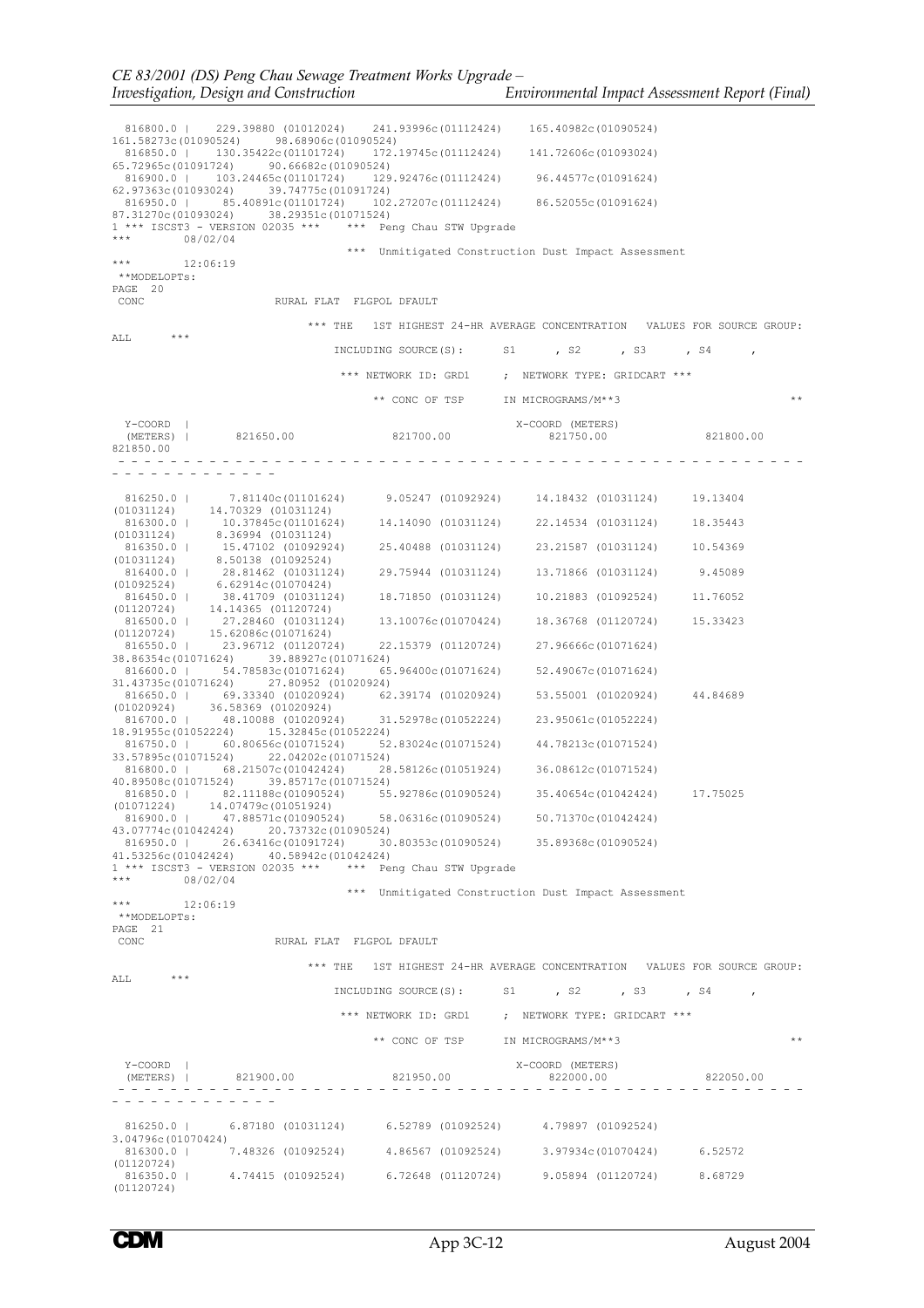| 816400.0   10.48756 (01120724) 11.02359 (01120724) 8.31044 (01120724)<br>6.19051c(01071624)            |                                                                                   |                                                                          |  |                                 |              |
|--------------------------------------------------------------------------------------------------------|-----------------------------------------------------------------------------------|--------------------------------------------------------------------------|--|---------------------------------|--------------|
| $816450.0   11.11651 (01120724) 9.49968c(01071624) 15.07368c(01071624)$<br>19.24671c(01071624)         |                                                                                   |                                                                          |  |                                 |              |
| 816500.0   23.71784c (01071624) 27.92675c (01071624) 26.49987c (01071624)                              |                                                                                   |                                                                          |  |                                 |              |
| 21,35572c(01071624)<br>816550.0   31.65008c(01071624) 21.20506c(01071624) 12.70897c(01071624) 12.53111 |                                                                                   |                                                                          |  |                                 |              |
| (01020924)<br>816600.0   31.08979 (01020924) 31.74500 (01020924) 30.41783 (01020924) 27.75690          |                                                                                   |                                                                          |  |                                 |              |
| (01020924)<br>816650.0   28.45437 (01020924) 20.85569 (01020924) 14.52316 (01020924) 9.76600           |                                                                                   |                                                                          |  |                                 |              |
| (01020924)<br>816700.0   12.67681c(01052224) 10.73520c(01090524) 9.31132c(01090524)                    |                                                                                   |                                                                          |  |                                 |              |
| 8,15626c(01090524)<br>816750.0   14.67043c (01052224) 12.23031c (01052224) 10.34618c (01052224)        |                                                                                   |                                                                          |  |                                 |              |
| 8.87649c(01052224)<br>816800.0   36.76907c(01071524) 32.91587c(01071524) 28.27949c(01071524)           |                                                                                   |                                                                          |  |                                 |              |
| 23.05244c(01071524)<br>816850.0   11.67236c (01051924) 12.02942c (01071524) 17.30020c (01071524)       |                                                                                   |                                                                          |  |                                 |              |
| 20,94237c(01071524)<br>816900.0   12.56042 (01071224) 9.75228 (01071224) 8.49127c (01051924)           |                                                                                   |                                                                          |  |                                 |              |
| 7,16046c(01051924)<br>816950.0   31.49586c(01042424) 14.20265c(01090524) 9.05490 (01071224) 7.58836    |                                                                                   |                                                                          |  |                                 |              |
| (01071224)<br>$1***$ ISCST3 - VERSION 02035 *** *** Peng Chau STW Upgrade                              |                                                                                   |                                                                          |  |                                 |              |
| *** 08/02/04                                                                                           |                                                                                   |                                                                          |  |                                 |              |
| $\star \star \star$<br>12:06:19                                                                        |                                                                                   | *** Unmitigated Construction Dust Impact Assessment                      |  |                                 |              |
| **MODELOPTs:<br>PAGE 22                                                                                |                                                                                   |                                                                          |  |                                 |              |
| CONC                                                                                                   | RURAL FLAT FLGPOL DFAULT                                                          |                                                                          |  |                                 |              |
| ALL                                                                                                    |                                                                                   | *** THE 1ST HIGHEST 24-HR AVERAGE CONCENTRATION VALUES FOR SOURCE GROUP: |  |                                 |              |
|                                                                                                        |                                                                                   | INCLUDING SOURCE(S): S1, S2, S3, S4,                                     |  |                                 |              |
|                                                                                                        |                                                                                   | *** DISCRETE CARTESIAN RECEPTOR POINTS ***                               |  |                                 |              |
|                                                                                                        |                                                                                   | ** CONC OF TSP IN MICROGRAMS/M**3                                        |  |                                 | $\star\star$ |
| (YYMMDDHH)                                                                                             | X-COORD (M) $Y$ -COORD (M) $CONC$ (YYMMDDHH) $X$ -COORD (M) $Y$ -COORD (M) $CONC$ |                                                                          |  |                                 |              |
|                                                                                                        |                                                                                   |                                                                          |  |                                 |              |
|                                                                                                        | 821478.00 816737.00 344.39026c (01090524) 821682.00 816681.00                     |                                                                          |  |                                 |              |
| 55.51804 (01020924)                                                                                    | 821698.00 816678.00 53.03010 (01020924) 821710.00 816667.00                       |                                                                          |  |                                 |              |
| 56.27704 (01020924)                                                                                    | 821696.00 816643.00 59.73711 (01020924)                                           |                                                                          |  | 821848.00 816577.00             |              |
| 31,99746c (01071624)                                                                                   | 821828.00 816477.00  14.87188  (01120724)  821799.00  816394.00                   |                                                                          |  |                                 |              |
| 10.01307 (01092524)<br>$1$ *** ISCST3 - VERSION 02035 *** *** Peng Chau STW Upgrade                    |                                                                                   |                                                                          |  |                                 |              |
| *** $08/02/04$                                                                                         |                                                                                   | *** Unmitigated Construction Dust Impact Assessment                      |  |                                 |              |
| 12:06:19<br>***<br>**MODELOPTs:                                                                        |                                                                                   |                                                                          |  |                                 |              |
| PAGE 23                                                                                                |                                                                                   |                                                                          |  |                                 |              |
| CONC                                                                                                   | RURAL FLAT FLGPOL DFAULT                                                          |                                                                          |  |                                 |              |
|                                                                                                        |                                                                                   | *** THE SUMMARY OF HIGHEST 1-HR RESULTS ***                              |  |                                 |              |
|                                                                                                        |                                                                                   | ** CONC OF TSP IN MICROGRAMS/M**3                                        |  |                                 | $* *$        |
|                                                                                                        |                                                                                   | DATE                                                                     |  |                                 |              |
| NETWORK<br>GROUP ID                                                                                    |                                                                                   | AVERAGE CONC (YYMMDDHH)                                                  |  | RECEPTOR (XR, YR, ZELEV, ZFLAG) |              |
| OF TYPE GRID-ID                                                                                        |                                                                                   |                                                                          |  |                                 |              |
|                                                                                                        |                                                                                   | ------------------------                                                 |  |                                 |              |
| ALL HIGH 1ST HIGH VALUE IS 11348.80664 ON 01120717: AT (821450.00, 816700.00, 0.00,<br>1.50) GC GRD1   |                                                                                   |                                                                          |  |                                 |              |
| *** RECEPTOR TYPES: GC = GRIDCART                                                                      | $GP = GRIDPOLR$<br>DC = DISCCART<br>$DP = DISCPOLR$                               |                                                                          |  |                                 |              |
|                                                                                                        | $BD = BOUNDARY$                                                                   |                                                                          |  |                                 |              |
| 1 *** ISCST3 - VERSION 02035 ***     ***   Peng Chau STW Upgrade<br>*** $08/02/04$                     |                                                                                   |                                                                          |  |                                 |              |
| $\star\star\star$<br>12:06:19<br>**MODELOPTs:<br>PAGE 24                                               |                                                                                   | *** Unmitigated Construction Dust Impact Assessment                      |  |                                 |              |